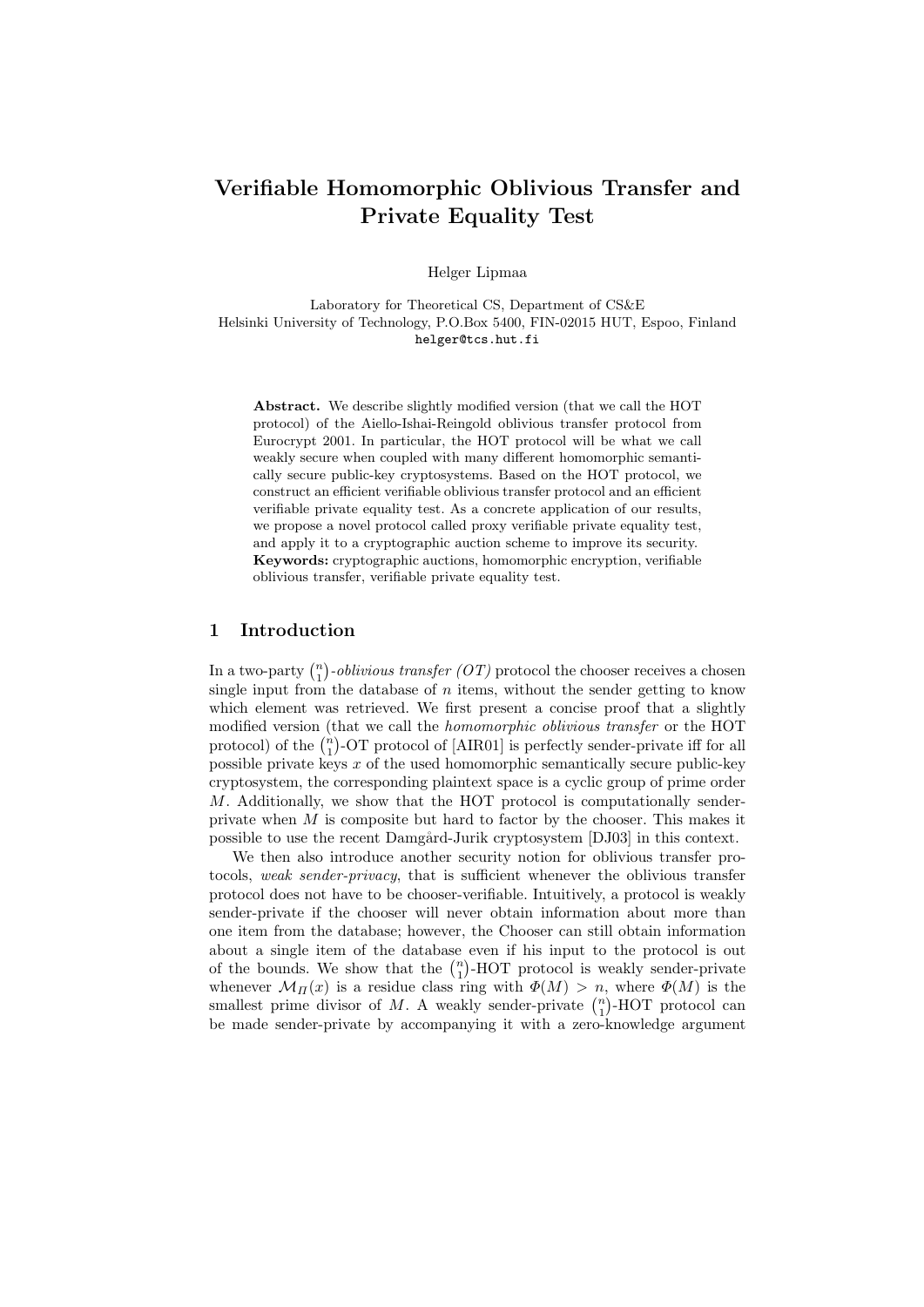that chooser's input was in the correct range. In this case, some suitable homomorphic cryptosystems are [El 84,Pai99,DJ01,DJ03], and possibly [NS98,OU98]. morphic cryptosystems are  $[E1 84, Fa199, DJ01, DJ03]$ , and possibly  $[N598, OU98]$ .<br>Therefore, the  $\binom{n}{1}$ -HOT protocol can be based on different hardness assumptions (like the DCRA assumption of Paillier [Pai99]), made to work efficiently with long strings (in the case of Damgård-Jurik cryptosystems [DJ01,DJ03]), and efficiently thresholded (in the case of [El 84,DJ03]).

In a verifiable (also known as "committed"[CvdGT95,CD97,CC00]) oblivious transfer protocol, the chooser obtains sender's commitment to every database element and can later verify if these elements were equal to some other elements, used in other parts of the higher-level protocol. In the new verifiable homomorphic oblivious transfer protocol (Protocol 2), the chooser and the sender execute the HOT protocol so that the chooser obtains the random number that was used by the sender to commit to the chosen database element. Security of the verifiable HOT protocol depends additionally on the security of the employed homomorphic commitment scheme  $\Gamma$ , and on a simple relation between the sizes of plaintext spaces of  $\Pi$  and  $\Gamma$ . In particular, the verifiable HOT protocol based on the ElGamal cryptosystem and on the CGHN commitment scheme [CGHN01] is perfectly sender-private (unlike the recent slightly less efficient verifiable oblivious transfer protocol of [AJL03] that offers only statistical sender-privacy), and allows efficient reconstruction of the transmitted data item (unlike, again, [AJL03]).

After that, we show how to use the ideas, developed while constructing the HOT and the verifiable HOT protocols, in another context. Private equality test (PET) [FNW96,NP99,BST01] (let the Chooser to know whether the private inputs  $W_{\text{Cho}}$  and  $W_{\text{Sen}}$  of the Chooser and the Sender are equal without leaking any other information) is yet another widely used cryptographic protocol. We propose a new two-round homomorphic PET (HPET) protocol that is very similar to pose a new two-round nomomorphic  $PEI$  (HPE1) protocol that is very similar to the  $\binom{n}{1}$ -HOT protocol. Previously known PET protocols [FNW96,NP99,BST01] were significantly less efficient. The HPET protocol is perfectly sender-private, when based on a homomorphic semantically secure public-key cryptosystem with a prime  $M$  like the ElGamal [El 84]. Computational privacy is achieved when the decrypter cannot factor  $M$  [DJ03]. As with the HOT protocol, we show how to make the HPET protocol verifiable, although the concrete technique for this will be different.

Finally, we propose a novel application for the new verifiable HPET protocol. Namely, we show that it can be generalised to the proxy verifiable HPET protocol and then use the latter to increase the security of the probably most efficient currently known  $((b+1)$ st-price sealed-bid) cryptographic auction scheme without threshold trust by Lipmaa, Asokan and Niemi [LAN02]. More precisely, we show how to make the payment enforcement phase of [LAN02] more secure by not revealing the contract price either to the bidders or to the seller, before all the bidders have shown by using the proxy verifiable HPET protocol whether their bid was equal to the (yet unknown to them) value of the highest bid. We hope to see more applications of the proxy verifiable HPET protocol in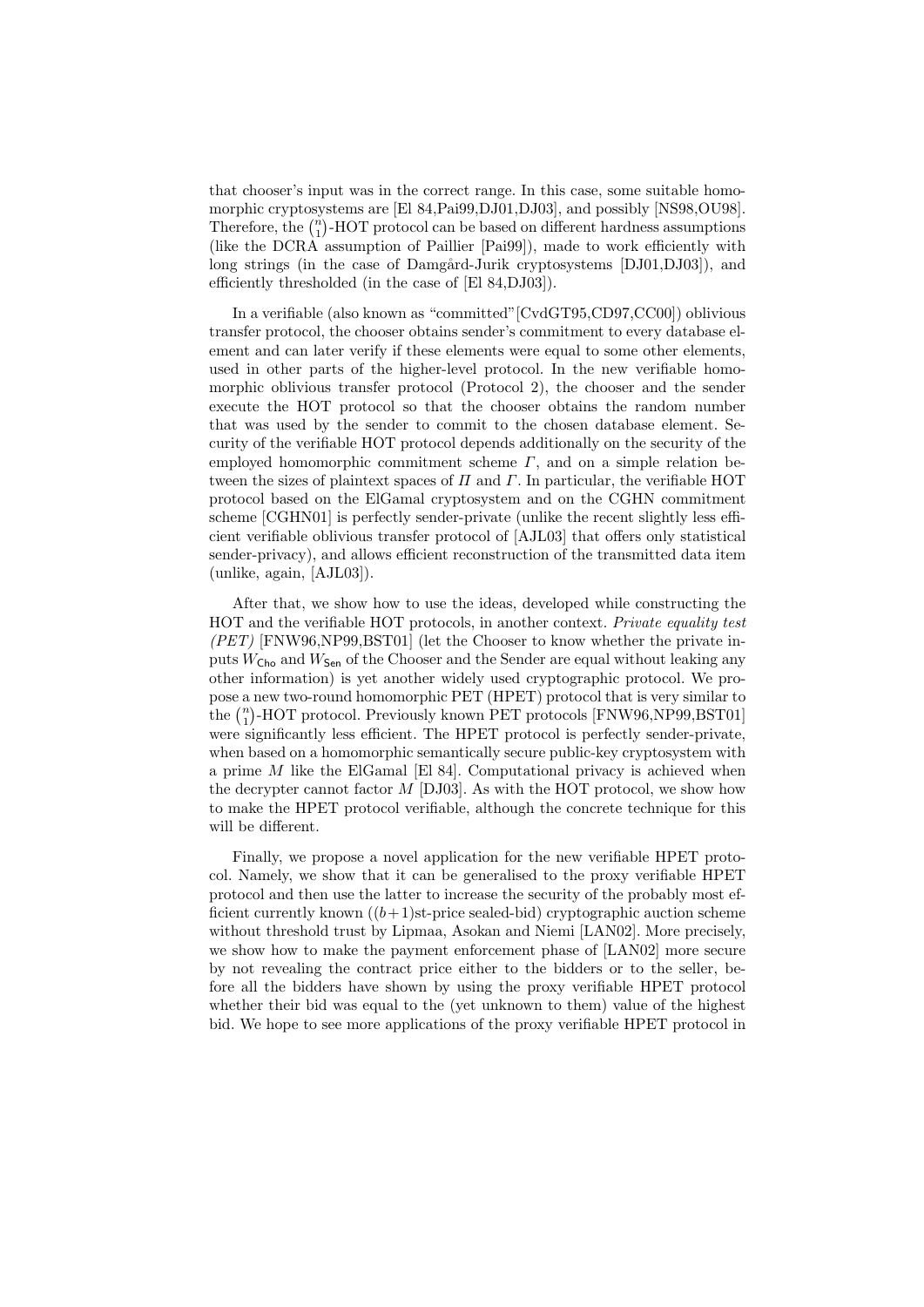the future, especially since to the best of our knowledge, no efficient proxy PET protocols were known previously at all.

All the proofs in this paper are slightly simplified due to the lack of space.

Road-map. We start the paper by describing cryptographic building blocks (Section 2). Section 3 defines some properties of the public-key cryptosystems that we need later. Our main contribution starts with Section 4, where we propose the new oblivious transfer protocols and prove their security. In Section 5, we describe a new private equality test protocol, together with some extensions. Finally, in Section 6 we propose some applications of the new protocols. In particular, we demonstrate how to use the proxy verifiable PET protocol in auctions.

# 2 Preliminaries and Cryptographic Building Blocks

Throughout this paper, let  $k$  be the security parameter. We assume that the reader knows standard complexity-theoretic notions like negligibility and probabilistic polynomial time (PPT); we take the latter to be equivalent to "efficiently computable". For a positive integer x, let  $\Phi(x)$  denote the smallest prime divisor of x. Let  $\varphi(x)$  be the Euler's totient function of x. Recall that if  $x = \prod_i p_i^{c_i}$  for different primes  $p_i$  then  $\varphi(x) = x \cdot \prod_i (1 - 1/p_i)$ .

For a distribution (random variable) X, let  $x \leftarrow X$  denote the assignment of x according to  $X$ . We often identify sets with the uniform distributions on them, and algorithms with their output distributions, assuming that the algorithm that outputs this distribution is clear from the context or just straightforward to construct. The statistical difference of two distributions  $X$  and  $Y$  over the discrete support U is defined as  $\Delta(X||Y) := \max_{S \subset U} |Pr[X \in S] - Pr[Y \in S]|$ .

Homomorphic Semantically-Secure Cryptosystems. Let  $\Pi = (\mathcal{G}_{\Pi}, E, D)$ be a public-key cryptosystem, where  $\mathcal{G}_{\Pi}$  is the key generation algorithm  $\mathcal{G}_{\Pi}$ :  $1^k \mapsto (x, K)$ , E is the encryption algorithm  $E_K : (m; r) \mapsto E_K(m; r)$  and D is the decryption algorithm  $D_K : c \mapsto D_K(c)$ . Assume that for every possible private key x, the corresponding message space  $\mathcal{M}_{\Pi}(x)$  is an Abelian group with the group operation +, and that the corresponding ciphertext space  $\mathcal{C}_{\Pi}(x)$  is a Abelian group with the group operation ·. We denote the space of random coins by  $\mathcal{R}_{\Pi}(x)$ . (In particular, this notation indicates that  $\mathcal{M}_{\Pi}(x)$ ,  $\mathcal{R}_{\Pi}(x)$  and  $\mathcal{C}_{\Pi}(x)$ might be unknown to the encrypter, although this is usually not the case.)

We say that  $\Pi$  is homomorphic, if  $E_K(m_1;r_1)\cdot E_K(m_2;r_2) = E_K(m_1 +$  $m_2$ ;  $r_1 \circ r_2$ ) for some deterministic binary operation  $\circ : \mathcal{R}_{\Pi}(x) \to \mathcal{R}_{\Pi}(x)$ . Then  $E_K(m;r)^s = E_K(m^s; \mathsf{rf}_e(r,s))$  for another deterministic mapping  $\mathsf{rf}_e$ . Given that  $\mathsf{rf}_e(r, s+1) = \mathsf{rf}_e(r, s) \circ r$ , we will denote  $\mathsf{rf}_e(r, s)$  by  $r^s$ .

For an algorithm A, define  $\mathsf{Adv}_{\Pi,k}^{\mathsf{sem}}(A) := \left| \Pr[(x, K) \leftarrow \mathcal{G}_{\Pi}(1^k), (m_0, m_1) \leftarrow$  $A(1^k, K), r \leftarrow \mathcal{R}_{\Pi}(x), b \leftarrow [0, 1], c \leftarrow E_K(m_b; r) : A(1^k, K, m_0, m_1, c) = b - \frac{1}{2}$ to be the advantage that A has over random guessing when trying to distinguish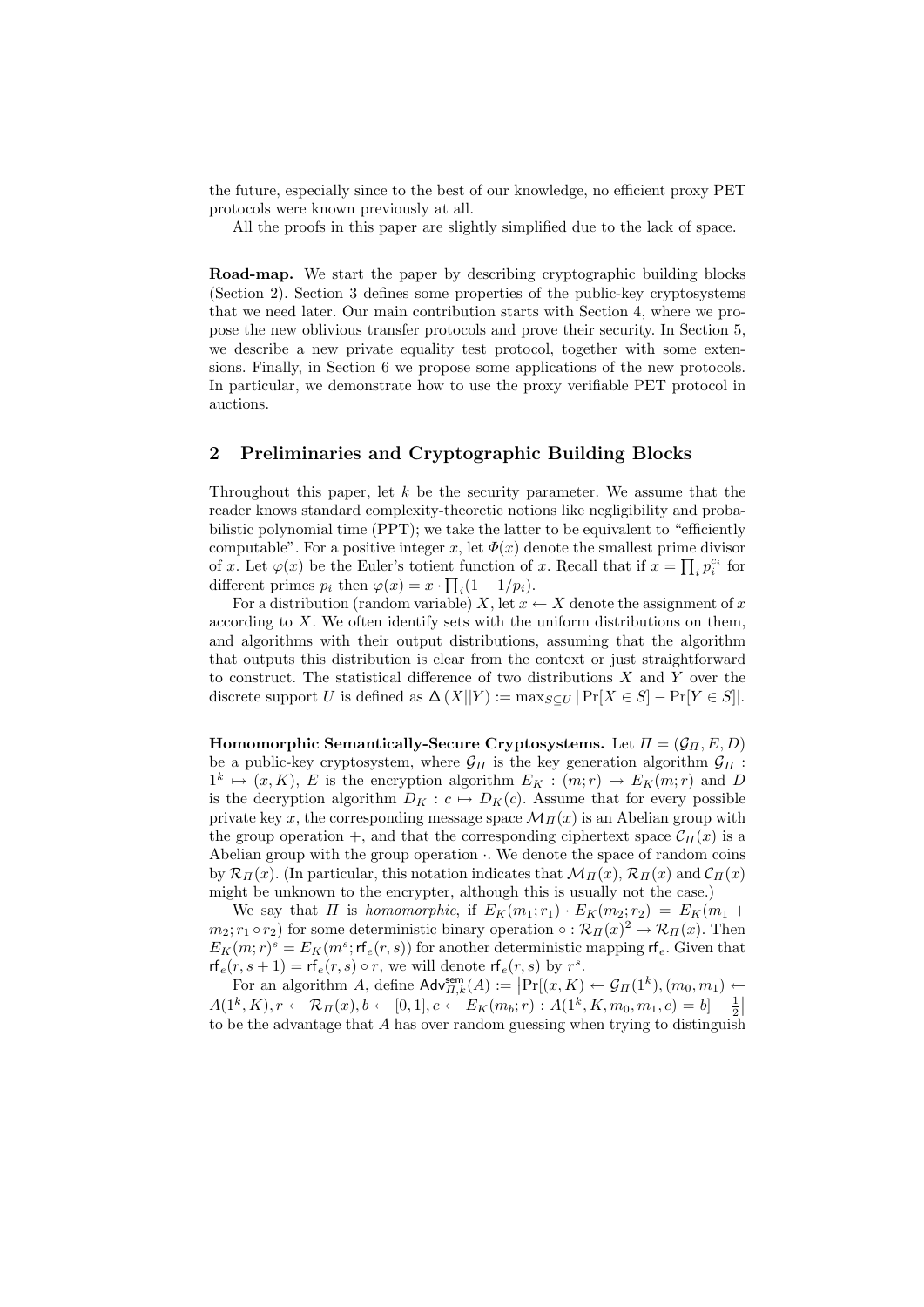random encryption of two elements, chosen by herself. We say that  $\Pi$  is seman*tically secure* if for all PPT algorithms A,  $\mathsf{Adv}_{\Pi,k}^{\mathsf{sem}}(A)$  is negligible in k. This definition is polynomially equivalent to other common definitions of semantical security.

A classical example of an homomorphic semantically secure public-key cryptosystem is the ElGamal public-key cryptosystem [El 84] with  $E_K(m; r)$  =  $(mh<sup>r</sup>; g<sup>r</sup>)$ ; it works over any family of multiplicative groups where the Decisional Diffie-Hellman Assumption is true. In particular,  $\mathcal{M}_{\Pi}(x)$  may be a subgroup of  $\mathbb{Z}_p^*$ , generated by an element of order q, where p and q are primes such that  $q \mid (p-1)$ . In another important case,  $\mathcal{M}_{\Pi}(x)$  is a prime-order subgroup of a suitable elliptic curve group. Another example of an homomorphic semantically secure public-key cryptosystem is the Paillier public-key cryptosystem [Pai99], where as modified by [CGHN01,DJ01],  $E_K(m;r) = (1 + mN)r^N \mod N^2$  for  $N = pq, M_{\Pi}(x) = \mathbb{Z}_N$  and  $\mathcal{R}_{\Pi}(x) = \mathbb{Z}_N^*$ . Here,  $E_K(m_1; r_1) \cdot E_K(m_2; r_2) =$  $E_K(m_1 + m_2; r_1r_2).$ 

Homomorphic commitment schemes. In a commitment scheme  $\Gamma =$  $(\mathcal{G}_{\Gamma}, C)$ , the committer sends an element  $m \leftarrow \mathcal{M}_{\Gamma}(x)$  of the plaintext space to the receiver in a committed form,  $c \leftarrow C_K(m;r)$ , where  $(x, K)$  is generated by  $\mathcal{G}_{\Gamma}(1^k)$  and  $r \leftarrow \mathcal{R}_{\Gamma}(x)$ . We denote the commitment space of  $\Gamma$  by  $\mathcal{C}_{\Gamma}(x)$ . In the context of our paper, all commitment schemes are required to be perfectly (or at least statistically) hiding and computationally binding. More precisely, ¯ for an algorithm A, define  $\mathsf{Adv}_{H,k}^{\mathsf{hidden}}(A) := \Pr[(x,K) \leftarrow \mathcal{G}_{\Gamma}(1^k), (m_0, m_1) \leftarrow$  $A(1^k, K), r \leftarrow \mathcal{R}_{\Gamma}(x), b \leftarrow [0, 1], c \leftarrow C_K(m_b; r) : A(1^k, K, m_0, m_1, c) = b] - \frac{1}{2}$ to be the advantage that A has over random guessing when trying to distinguish random commitments of two elements, chosen by herself. We say that  $\Gamma$ is *statistically hiding* if for all (not necessarily PPT) algorithms A,  $\mathsf{Adv}_{r,k}^{\mathsf{hide}}(A)$  is negligible in k. We allow  $\Gamma$  to be a trapdoor commitment scheme. That is, if  $A$ has access to the secret key  $x$ , she can break the binding property.  $\Gamma$  is homomorphic if for any  $(m_1, m_2, r_1, r_2)$ ,  $C_K(m_1; r_1)C_K(m_2; r_2) = C_K(m_1 + m_2; r_1 \circ r_2)$ for some binary operator  $\circ$ . We will sometimes assume that  $\mathcal{R}_{\Gamma}(x)$  has a unit element 1.

In the Pedersen commitment scheme [Ped91], the setting is the same as in the ElGamal public-key cryptosystem, and  $C_K(m;r) := g^m h^r$  for  $r \in \mathcal{R}_\Gamma(x)$ . In the CGHN [CGHN01] trapdoor commitment scheme,  $N = pq$ ,  $C_K(m; r, s) =$  $(1+mN)r^Nh^s \mod N^2$ , where  $h = \alpha^N(1+\beta N) \mod N^2$  for random  $\alpha \leftarrow \mathbb{Z}_N^*$  and  $\beta \leftarrow \mathbb{Z}_N \setminus \{0\}, r \leftarrow \mathbb{Z}_N^*$  and  $s \leftarrow \mathbb{Z}_N$ . Then  $C_K(m_1; r_1, s_1)C_K(m_2; r_2, s_2)$  $C_K(m_1 + m_2; r_1r_2, s_1 + s_2).$ 

 $\binom{n}{r}$ 1  $\big)$ -Oblivious Transfer. During an  $\binom{n}{1}$ ¢ -oblivious transfer protocol, the chooser receives precisely one, chosen by himself, item from the database  $\mu = (\mu_1, \ldots, \mu_n)$  of *n* items, maintained by the sender. The sender does not get to know which item was transferred. In the general case, the index i in  $\mu_i$ does not have to be an integer (indeed, we will not require it in the following), it is sufficient that different elements of  $\mu$  are indexed by different elements of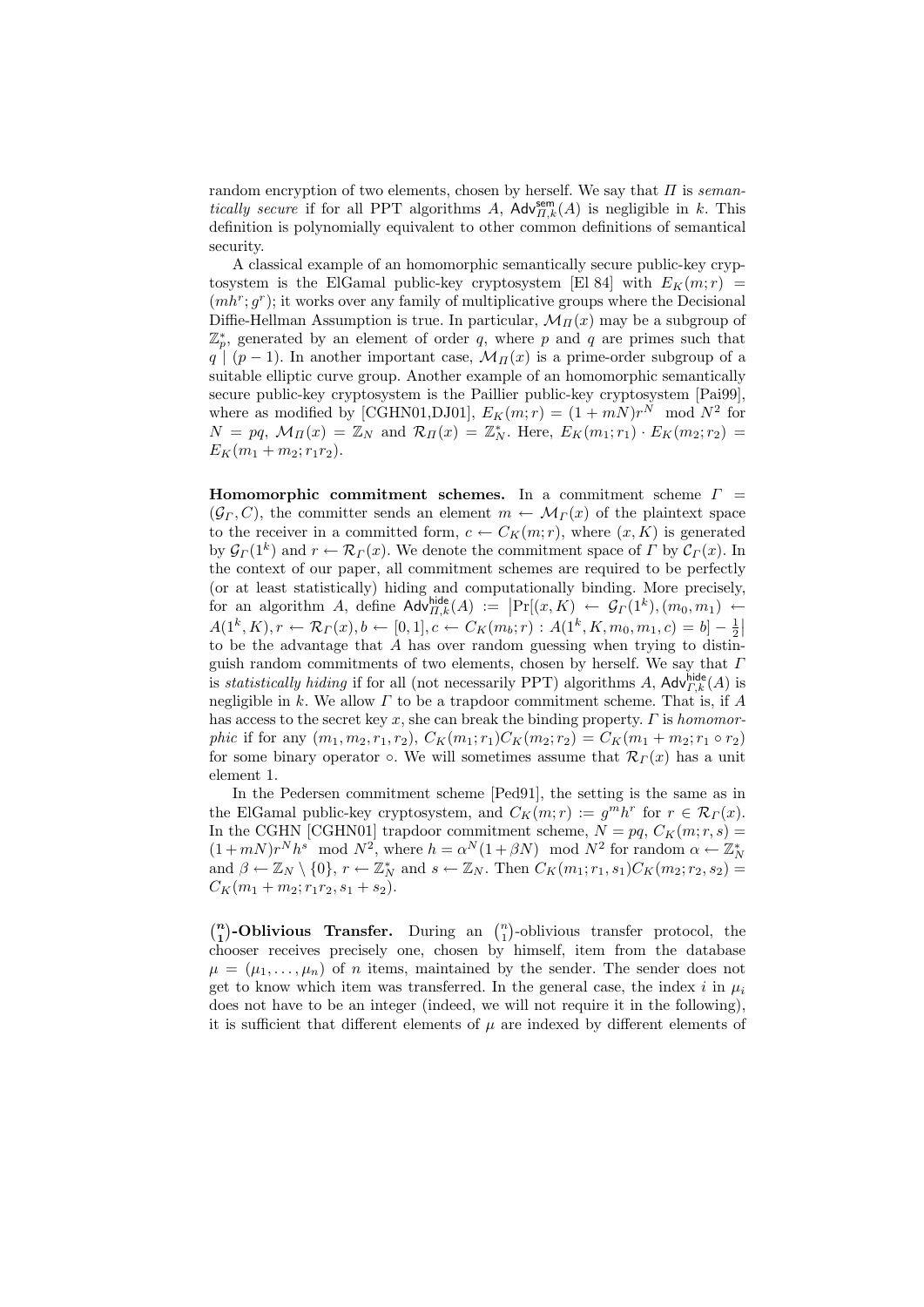some set  $\mathcal{I} = (\mathcal{I}_1, \ldots, \mathcal{I}_n)$ . However, for the sake of simplicity we will denote the *i*th element of the database by  $\mu_i$  (and not by  $\mu_{\mathcal{I}_i}$ ).

Importantly, most of the cryptography can be based on the oblivious transfer [Kil88]. Additionally, efficient oblivious transfer is necessary, since oblivious transfer is often the most expensive part of cryptographic protocols. An example is Yao's two-party computation model, where the proxy oblivious transfer [NPS99] is the only sub-protocol that requires public-key operations. ¢

The security of an (information-theoretically sender-private)  $\binom{n}{1}$ -oblivious transfer protocol is usually defined in two parts. We will follow the definitions of  $[NP01, Section 2.1.1]$ . (It is possible to switch the security requirements so as to require information-theoretical chooser-privacy and computational senderprivacy, but corresponding protocols will be out of the scope of this paper. See, e.g., [Tze02].)

Denote a run of interactive protocol between  $A$  who has private input  $a$  and random tape  $r_a$  and between  $B$  who has private input b and a random tape  $r_b$  as  $(A, B)[a, r_a; b, r_b]$ . As usually, define Cho's view view<sub>Cho</sub>[ $\sigma, r_c$ <sub>ho</sub>;  $\mu, r_{\text{Sen}}$ ] in the oblivious transfer protocol (Cho, Sen)[ $\sigma$ ,  $r_{\text{Cho}}$ ;  $\mu$ ,  $r_{\text{Sen}}$ ] as the concatenation of its private input  $\sigma$ , random tape  $r_{\text{Cho}}$ , the protocol transcript, and its private output  $\mu_{\sigma}$ . The view of Sen is defined dually.

Computational Chooser-Privacy: For an algorithm A executing the sender's part in the oblivious transfer protocol  $(Cho, A)[\sigma, r_{Cho}; \mu, r_A],$  define  $\mathsf{Adv}_{\mathsf{Cho},k}^{\mathsf{otcho}}(A)$  $\mathsf{Coho}\limits_{\mathsf{Cho}\limits,k}(A) \quad := \quad \Pr[(\sigma_0,\sigma_1,\mu') \quad \leftarrow \quad A(1^k,\mu,r_A), b \quad \leftarrow \quad [0,1] \quad \mathcal{Coho}\limits_{\mathsf{Cho}\limits,k}(A)$  $A(1^k, \mu, r_A, \text{view}_A[\sigma_b, r_{\text{Cho}}; \mu', r_A]) = b'$  to be the probability that after observing an execution of the protocol  $(Cho, A)[\sigma_b, r_{Cho}; \mu, r_{Sen}], A$  can predict which of the two possible choices  $\sigma_0$  and  $\sigma_1$  was used by the chooser. We call an oblivious transfer protocol *(computationally)* chooser-private if  $\mathsf{Adv}_{\mathsf{Cho},k}^{\mathsf{otcho}}(A)$  is negligible for any PPT algorithm A.

Statistical Sender-Privacy: We make the comparison to the ideal implementation, using a trusted third party that receives  $\mu$  from the sender, receives  $\sigma$ from the chooser, and tells the chooser  $\mu_{\sigma}$ . We assume that  $\mu_{\sigma}$  is garbage (i.e., a random value from some  $\mu$ -independent set T) if  $\sigma \notin \mathcal{I}$ .

We define the security by showing that for every algorithm  $A$ , one can define a simulator S that, given only private input  $\sigma$ , random tape  $r_A$ , and private output  $\mu_{\sigma}$  of A, generates output that is statistically indistinguishable from the view of A that reacts with the honest sender Sen. More precisely, for a sender Sen and an algorithm S, define  $\mathsf{Adv}^{\mathsf{ots}}_{\mathsf{Sen},k}(A,S) := \Delta \big( S(1^k, \sigma, r_A, \mu_\sigma) || \mathsf{view}_A[\sigma, r_A; \mu, r_{\mathsf{Sen}}] \big).$ We say that the oblivious transfer protocol is statistically sender-private if for every (not necessarily PPT) A there exists a (not necessarily PPT) S, such that  $\mathsf{Adv}_{\mathsf{Sen},k}^{\mathsf{otsen}}(A, S)$  is negligible in k. As usually, sender-privacy is perfect when  $\mathsf{Adv}^{\mathsf{otsen}}_{\mathsf{Sen},k}(A,S) = 0.$ 

As argued, e.g., in [NP01, Section 2.1.2], an oblivious transfer protocol does not have to guarantee the correctness (even if Cho is honest but Sen is not, Cho will still receive Sen's input  $\mu_{\sigma}$ ). Following this convention, also we will leave it up to the application protocols to provide security in this sense.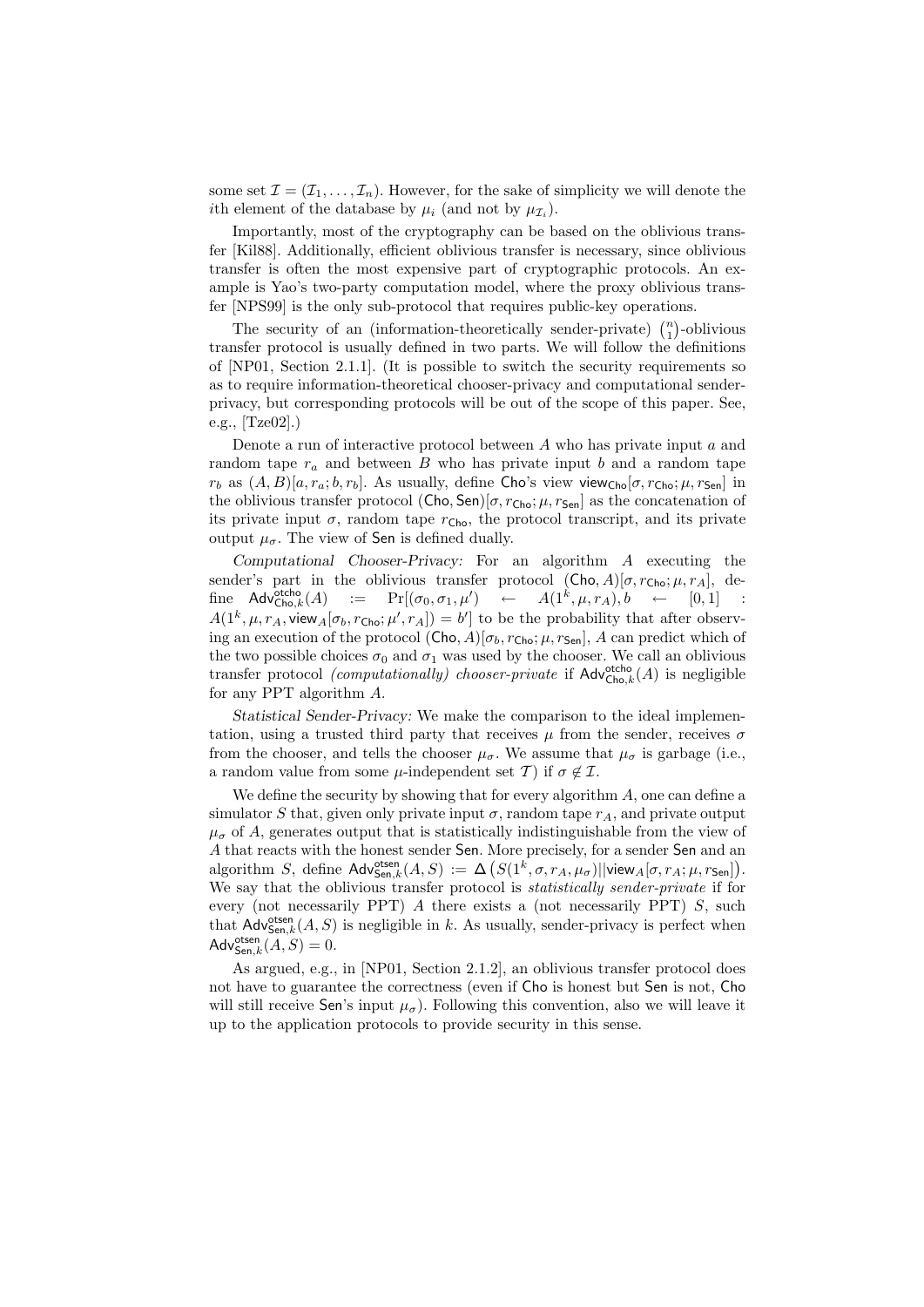The next  $\binom{n}{1}$ ¢ -oblivious transfer (OT) protocol by Aiello, Ishai and Reingold [AIR01] provides perfect sender-privacy and computational chooser-privacy. Assume that  $\Pi = (\mathcal{G}_{\Pi}, E, D)$  is an homomorphic semantically secure publickey cryptosystem that works over a plaintext space  $\mathbb{Z}_M$  of prime order  $M =$  $|\mathcal{M}_{\Pi}(x)|$ . The sender Sen has a vector  $\mu = (\mu_1, \ldots, \mu_n) \in \mathbb{Z}_{M}^n$ . The chooser Cho has made a choice  $\sigma$ . The AIR protocol works as follows: (a) Cho generates a secret/public key pair  $(x, K) \leftarrow \mathcal{G}_{\Pi}(1^k)$ . Cho generates a random coin  $r \leftarrow \mathcal{R}_{\Pi}(x)$  and computes  $c \leftarrow E_K(\sigma; r)$ . He sends  $(K, c)$  to Sen. (b) Sen performs the following, for  $i \in [1, n]$ : Generate random  $(r_i, s_i) \leftarrow \mathcal{R}_{\Pi}(x) \times \mathcal{M}_{\Pi}(x)$ . Compute  $c_i \leftarrow E_K(\mu_i; 0) \cdot (c \cdot E_K(-i; 0))^{s_i} \cdot E_K(0; r_i)$ . Send  $c_i$  to Cho. (c) Cho obtains  $\mu_{\sigma} \leftarrow D_K(c_{\sigma})$ . As a consequence, the AIR protocol requires *n* online botains  $\mu_{\sigma} \leftarrow D_K(c_{\sigma})$ . As a consequence, the AIR protocol requires *n* online<br>encryptions by the sender. A similar but slightly less efficient  $\binom{n}{1}$ -OT protocol was independently proposed by Naor and Pinkas [NP01, Section 4.1].

is independently proposed by Naor and Pinkas [NPUI, Section 4.1].<br>Often one needs a  $\binom{n}{1}$ -oblivious transfer protocol to be *sender-verifiable* (also known as "committed") in the next sense [CvdGT95,CD97,AJL03]: after the oblivious transfer protocol, the chooser obtains sender's commitment  $c_i$  to every database element that can be later used in various zero-knowledge proofs or arguments. Recently, Ambainis, Jakobsson and Lipmaa proposed probably the first two-round verifiable oblivious transfer protocol [AJL03]; their protocol was based on decoupling the Naor-Pinkas oblivious transfer protocol and the Pedersen commitment scheme. Briefly, the Naor-Pinkas protocol uses a sub-protocol to recover a key that was used to encrypt the database element. The Ambainis-Jakobsson-Lipmaa (AJL) protocol uses the same sub-protocol to recover a nonce that was used to commit to the database element.

Private Equality Test. At the end of the private equality test (PET, also known as "comparing information without leaking it" or "socialist millionaires's problem") protocol, the Chooser Cho gets to know whether Sender's input  $W_{\mathsf{Sen}}$ equals to that of the Chooser,  $W_{\text{Cho}}$ . Cho will not get to know anything else about  $W_{\text{Sen}}$ , while Sen should not have any private output at all. Exactly as in the case of oblivious transfer, the security is divided into statistical senderprivacy and computational chooser-privacy. The security definitions are standard and we omit them due to the space constraints.

Previously proposed PET protocols [FNW96,NP99,BST01] had an extra emphasis on developing fair protocols where both the Chooser and the Sender get to know the result of comparison. None of these protocols is however really efficient even when simplified so as not to have the fairness property. For example, the PET protocol from [BST01] requires multiple rounds and zero-knowledge proofs of knowledge. One application, considered at the end of our paper actually relies on the asymmetric nature of our PET protocols.

## 3 Affine Public-Key Cryptosystems

Next we describe a new property of homomorphic semantically secure publickey cryptosystems that will be necessary in the later described protocols. First,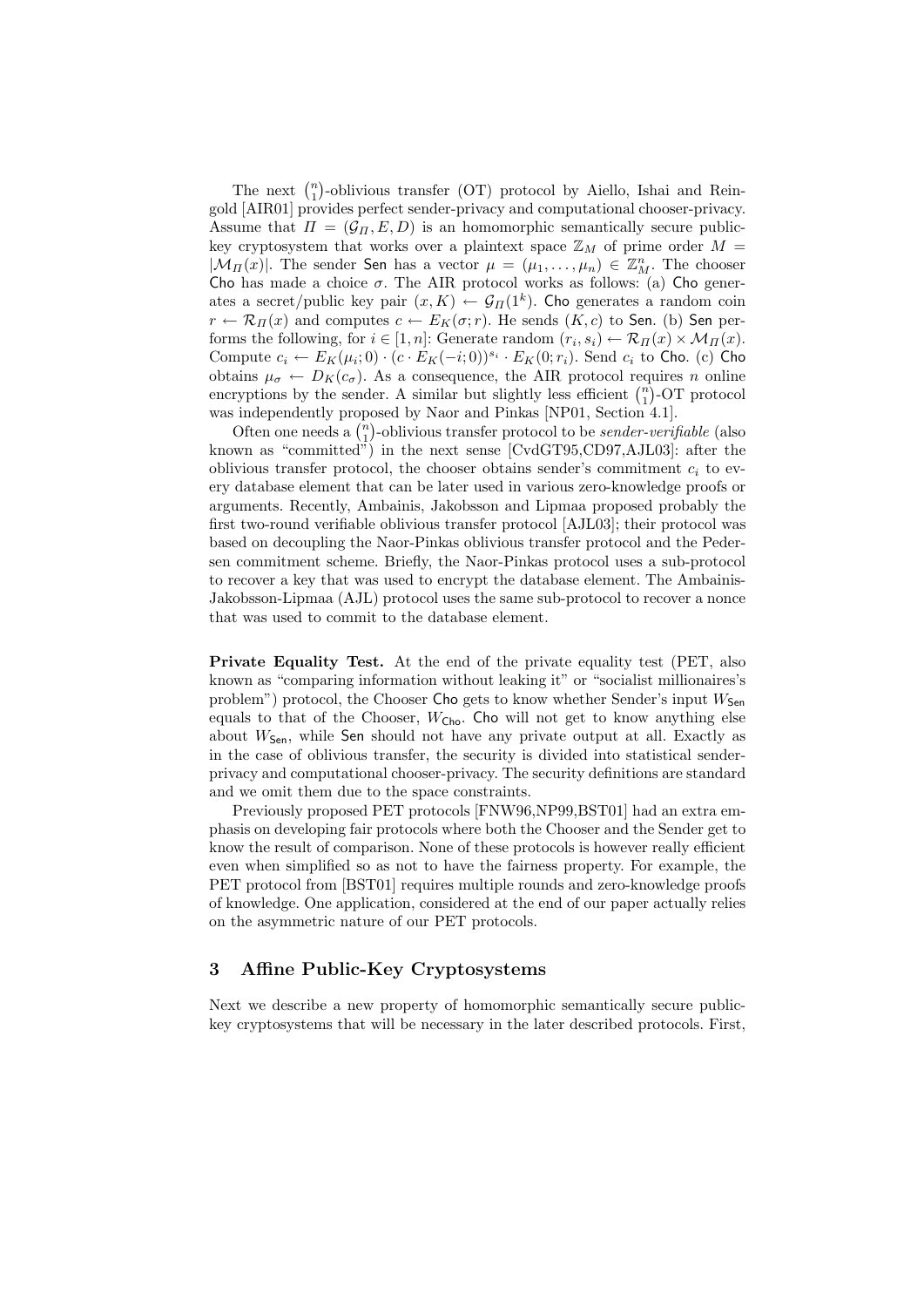recall that a finite cyclic Abelian group is isomorphic to some residue class group  $\mathbb{Z}_N$ . Now, let  $\mathcal D$  and  $\mathcal D' \neq 0$  be two distributions of elements of  $\mathbb Z$ . We say that D' affinely  $\varepsilon$ -approximates D on additive group G if for every  $g, g' \in G$ ,  $g \neq 0, \Delta (D' \cdot g + g' || D) \leq \varepsilon$ . We call G  $\varepsilon$ -affine if such distributions D and  $\mathcal{D}'$  exist. We say that G is computationally  $\varepsilon$ -affine if it is  $\varepsilon$ -affine under the condition that g and  $g'$  must be generated by a PPT algorithm. We say that G is (computationally) non-affine if it is not (computationally) 1/2-affine.

Assume that the order of  $G$  is public. First, if  $G$  is a cyclic group of prime order, one can define  $\mathcal{D}' := |G|$  and  $\mathcal{D} := G$ . Then G is 0-affine. If G is a cyclic group of composite order,  $G \cong \mathbb{Z}_M$ , then for any generator g of G, all elements ag for  $gcd(a, |G|) = 1$  are generators, while for a with  $gcd(a, |G|) \neq 1$ ,  $|\langle ag \rangle| \leq |G|/2$ . Therefore, G is non-affine. On the other hand, if one assumes that it is hard to factor  $|G|$  then G will be computationally 0-affine. If G is an acyclic group, then every element  $g \in G$  generates a nontrivial subgroup  $\langle g \rangle$  of G of order  $\leq G/2$ . In this case, any choice of  $\mathcal{D}' \neq 0$  leads to non-affinity even in the computational sense.

Let  $\varepsilon = (\varepsilon_k)$  be a family of probabilities. We say that  $\Pi = (\mathcal{G}_{\Pi}, E, D; \mathcal{S}, \mathcal{T})$ is an  $\varepsilon$ -affine public-key cryptosystem, if  $\Pi' = (\mathcal{G}_{\Pi}, E, D)$  is a homomorphic semantically secure public-key cryptosystem,  $S$  and  $T$  are PPT algorithms, with  $S(1^k, K) \subset \mathbb{Z}$ ,  $\mathcal{T}(1^k, K) \subseteq \mathcal{M}_{\Pi}(x)$  with  $|\mathcal{T}(1^k, K)| > 1$ , and for every security parameter k, key pair  $(x, K) \in \mathcal{G}_{\Pi}(1^k)$ , Adv $_{\Pi,x}^{\text{affine}} :=$  $\max_{a \in \mathcal{M}_{\Pi}(x) \setminus \{0\}, b \in \mathcal{M}_{\Pi}(x)} \Delta \left( \mathcal{S}(1^k, K)a + b \|\mathcal{T}(1^k, K) \right) \leq \varepsilon_k$ . Therefore,  $\Pi$  is perfectly affine if for every x,  $\mathcal{M}_{\Pi}(x)$  is a cyclic group with known prime order. We say that  $\Pi$  is *computationally affine* if for every x,  $\mathcal{M}_{\Pi}(x)$  is a cyclic group with known composite order under the assumption that it is hard even for the decrypter to factor M. (If M is not known, perfect affinity may change to statistical affinity.)

## 4 Homomorphic Oblivious Transfer Protocols

Simplified notation. To simplify the notation, from now on we will omit the arguments  $(1^k, K)$  of  $\mathcal S$  and  $\mathcal T,$  the argument  $x$  of  $\mathcal M_{\varPi}$  and  $\mathcal R_{\varPi},$  and the argument  $\tilde{x}$  of  $\mathcal{M}_{\Gamma}$  and  $\mathcal{R}_{\Gamma}$ .

#### 4.1 Simpler Protocol without Sender-Verifiability

Protocol 1 depicts the new homomorphic oblivious transfer protocol. A very similar protocol was proposed in [AIR01]; we will provide comparisons later in this section.

**Theorem 1.** Let k be the security parameter. Let  $\Pi = (\mathcal{G}_{\Pi}, E, D; \mathcal{S}, \mathcal{T})$  be a (statistically or computationally)  $\varepsilon$ -affine homomorphic semantically secure public-key cryptosystem for some  $\varepsilon = (\varepsilon_k)_k$ . Let the database size n be polynomial in k. The HOT protocol depicted by Protocol 1 is a secure oblivious transfer protocol between the chooser Cho and the sender Sen in the next sense. When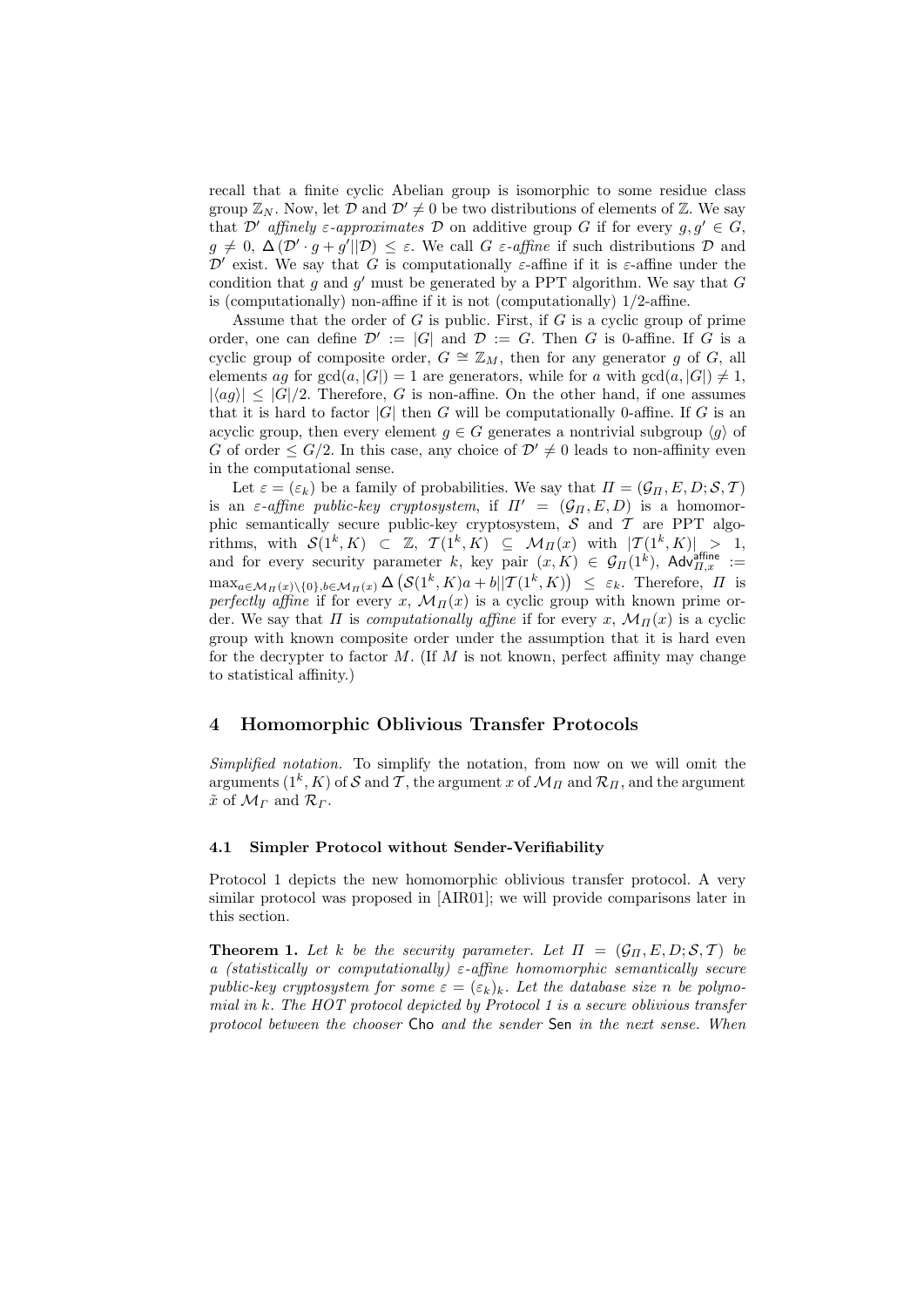#### Protocol 1 The homomorphic oblivious transfer protocol

PRIVATE INPUT: Cho has an index  $\sigma \in \mathcal{I}$ , Sen has  $\mu = (\mu_1, \dots, \mu_n)$ . PRIVATE OUTPUT: Cho has  $\mu_{\sigma}$ .

- 1. The chooser generates a new key pair  $(x, K) \leftarrow \mathcal{G}_{\Pi}(1^k)$ , a random coin  $r \leftarrow \mathcal{R}_{\Pi}$ , and sets  $c \leftarrow E_K(\mathcal{I}_{\sigma}; r)$ . He sends  $(K, c)$  to the sender.
- 2. For  $i \in [1, n]$ , the sender chooses random  $s_i \leftarrow S$  and  $r_i \leftarrow \mathcal{R}_{\Pi}$ , computes  $c_i \leftarrow$  $E_K(\mu_i;0) \cdot (c \cdot E_K(-\mathcal{I}_i;0))^{s_i} \cdot E_K(0;r_i)$ , and sends  $c_i$  to the chooser.
- 3. The chooser outputs  $\mu_{\sigma} \leftarrow D_K(c_{\sigma}).$

 $\Pi$  is semantically secure, then the  $HOT$  is computationally chooser-private. Let  $M = |\mathcal{M}_{\Pi}|$ . Sender's privacy is (a) perfect when  $\varepsilon_k = 0$ , (b) computational, with the best adversary having success  $n \varepsilon_k$  when  $\varepsilon_k$  is negligible in k and  $\Pi$  is computationally  $\varepsilon$ -affine.

*Proof.* CORRECTNESS: If both players are honest then  $c_i = E_K(\mu_i + s_i(\sigma$ i));  $r^{s_i} \circ r'$  and  $D_K(c_{\sigma}) = \mu_{\sigma}$ , and thus this protocol is correct.

CHOOSER-PRIVACY: If the sender can distinguish the views  $\{E_K(\sigma;\mathcal{R}_\Pi)\}\$ and  $\{E_K(\sigma'; \mathcal{R}_H)\}\$  then  $H$  is not semantically secure. (More precisely, if one can violate the chooser-privacy in time t with probability  $\delta$ , then one can violate the semantical security of  $\Pi$  in time  $t + const$  and with probability  $\delta$ .)

STATISTICAL SENDER-PRIVACY: We construct the next unbounded simulator S of A: S executes A instruction-by-instruction, except that when A sends a message c to the sender Sen, S interrupts and answers to c with  $(c_1, \ldots, c_n)$ , where  $c_i$  is computed as follows: if  $i := D_K(c) \in \mathcal{I}$  then  $c_i \leftarrow c^{s_i} \cdot E_K(\mu_i - \sigma_i)$  $s_iD_K(c); \mathcal{R}_{\Pi}$  for random  $s_i \leftarrow \mathcal{S}$ , otherwise  $c_i \leftarrow E_K(\mathcal{T}; \mathcal{R}_{\Pi})$ .

Now, if  $\sigma := D_K(c) \notin \mathcal{I}$  (the opposite case  $D_K(c) \in \mathcal{I}$  is analogous), the output distribution of the simulator (for fixed random tape  $\rho$  of S, and for fixed c) is  $(\rho; c; \ldots, E_K(\mathcal{T}; \mathcal{R}_{\Pi}), \ldots; \mu_{\sigma})$ , while the output distribution of A is  $(\rho; c; \ldots, c^{s_i} \cdot E_K(\mu_i - s_i \mathcal{I}_{\sigma}; \mathcal{R}_{\Pi}), \ldots; \mu_{\sigma})$  for random  $s_i \leftarrow S$ . For a fixed c, the difference between these two distributions is  $\mathsf{Adv}^{\mathsf{otsen}}_{\mathsf{Sen},k}(A,S) \leq n \cdot \max_{a \neq 0} \Delta \left( E_K(\mathcal{S}a + \mu_i; \mathcal{R}_\Pi) || E_K(\mathcal{T}; \mathcal{R}_\Pi) \right) \leq$  $n \cdot \max_{a\neq 0,b} \Delta \left( E_K(\mathcal{S}a+b;\mathcal{R}_\Pi) || E_K(\mathcal{T};\mathcal{R}_\Pi) \right) = n \cdot \max_{a\neq 0,b} \Delta \left( \mathcal{S}a+b||\mathcal{T} \right) =$  $n \cdot \mathsf{Adv}_{\Pi,x}^{\text{affine}}$ . Both claims follow straightforwardly.

Weak Server-Privacy. Only a few homomorphic semantically secure publickey cryptosystems are affine, as seen from Table 1. Fortunately, it comes out that the HOT protocol is sender-private under much broader settings when we slightly weaken the security definitions.

We say that the oblivious transfer protocol provides weak sender-privacy if the chooser will retrieve more than an ideal amount of information about at most one value  $\mu_i$ , where  $i = \sigma$  when the Chooser has private input  $\sigma \in \mathcal{I}$ . Weak sender-privacy is sufficient in almost all cases when the oblivious transfer protocol is not required to be chooser-verifiable. (Chooser-verifiability can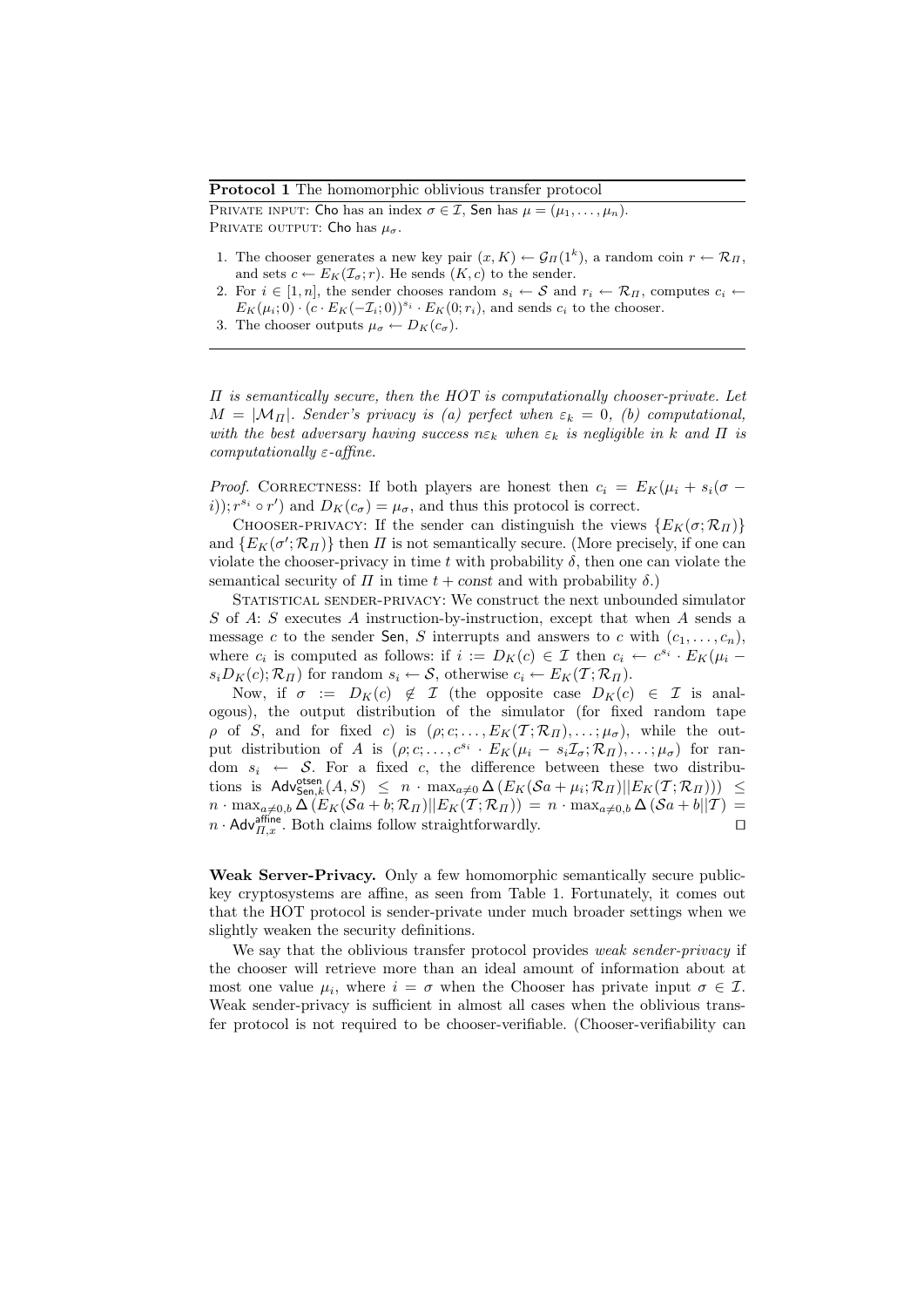be defined as the requirement that the chooser must be able to prove that the database element she received was indexed by her choice.) An example application where weak sender-privacy is sufficient is the paid database queries setting, where the database maintainer is only interested in the number of the items that the client will obtain, and not that the indices of the obtained items satisfy any requirements.

Often (as in the case of the oblivious transfer protocol, proposed in Sect. 4), a weakly sender-private oblivious transfer protocol can be transfered to a statistically sender-private one by accompanying it with a suitable zero-knowledge proof (or argument) that  $\sigma \in \mathcal{I}$ . Importantly, as we will see from the next theorem, there exist settings where the new oblivious transfer protocol is weakly sender-private but not statistically sender-private.

Theorem 2. Assume the same setting as in Theorem 1. Additionally, assume that  $\mathcal{M}_{\Pi}$  is a cyclic group with a generator g,  $\mathcal{I}_i = ig$  and that  $\Phi(M) > n$ . Then the HOT protocol is weakly sender-private. Moreover, a statistically weakly sender-private HOT protocol can be made statistically sender-private if before the second step of Protocol 1, the chooser argues in statistical zero-knowledge that c is an encryption of  $\sigma$  for some  $\sigma \in \mathcal{I}$ .

*Proof (Sketch)*. As in Theorem 1, the advantage  $\mathsf{Adv}^{\mathsf{otsen}}_{\mathsf{Sen},k}(A, S)$  is bound by  $n \max_{a \neq 0,b} \Delta (\mathcal{S} a g + b || T)$ . Define  $\mathcal{S} := \mathbb{Z}_M$  and  $T := \mathcal{M}_H$ . When  $a = (\pm \sigma) g$ for gcd( $\sigma$ , M) = 1 then  $\mathcal{S}a+b=\mathcal{T}$  for any b. If  $a=\sigma g$  for gcd( $\sigma$ , M)  $\neq 1$  then the chooser will see  $n-1$  random encryptions that are distributed as  $E_K(\mathcal{T}; \mathcal{R}_{\Pi})$ , and one encryption of a value  $E_K(\mu_i + \mathcal{S}(\sigma - i)g; \mathcal{R}_H)$ , this is since  $\Phi(M) \geq n$ . From the latter she might be able to derive some information about  $\mu_i$  but this is allowed by the security definition.

The second claim of the theorem (about the zero-knowledge argument) is straightforward. Moreover, if  $\mathcal{I}_i$  is encoded as  $g^i$  for some group element  $g \in \mathcal{M}_\Pi$ then one can show efficiently that  $j \in \mathcal{I}$  by using protocols from [DJ01,LAN02]; for  $\mathcal{I}_i = i$  the corresponding proofs can be found from [Bou00,Lip03]. (See [Lip03] for some other possible encodings.)  $\Box$ 

Comparison with [AIR01]. The HOT protocol is a generalisation of the protocol of Aiello, Ishai and Reingold [AIR01, Section 5] to a wider selection of plaintext spaces. (Namely,  $[AIR01]$  considered only the case when  $M$  is a prime.) Careful specification of parameters and the definition of affine cryptosystems allowed us to prove that the protocol is "almost" as secure in cases, not considered in [AIR01]. In particular, as argued earlier, weak sender-privacy is sufficient always when one does not require chooser-verifiability. In most of the real-life scenarios, one does not require chooser-verifiability; in almost all such cases, one can use weakly sender-private variants of the HOT protocol that were not considered in [AIR01]. However, when chooser-verifiability is needed, one will also usually need sender-verifiability, a property not provided by HOT protocol and thus also not by the AIR protocol from [AIR01]. (See Section 4.2 for a new sender-verifiable oblivious transfer protocol.)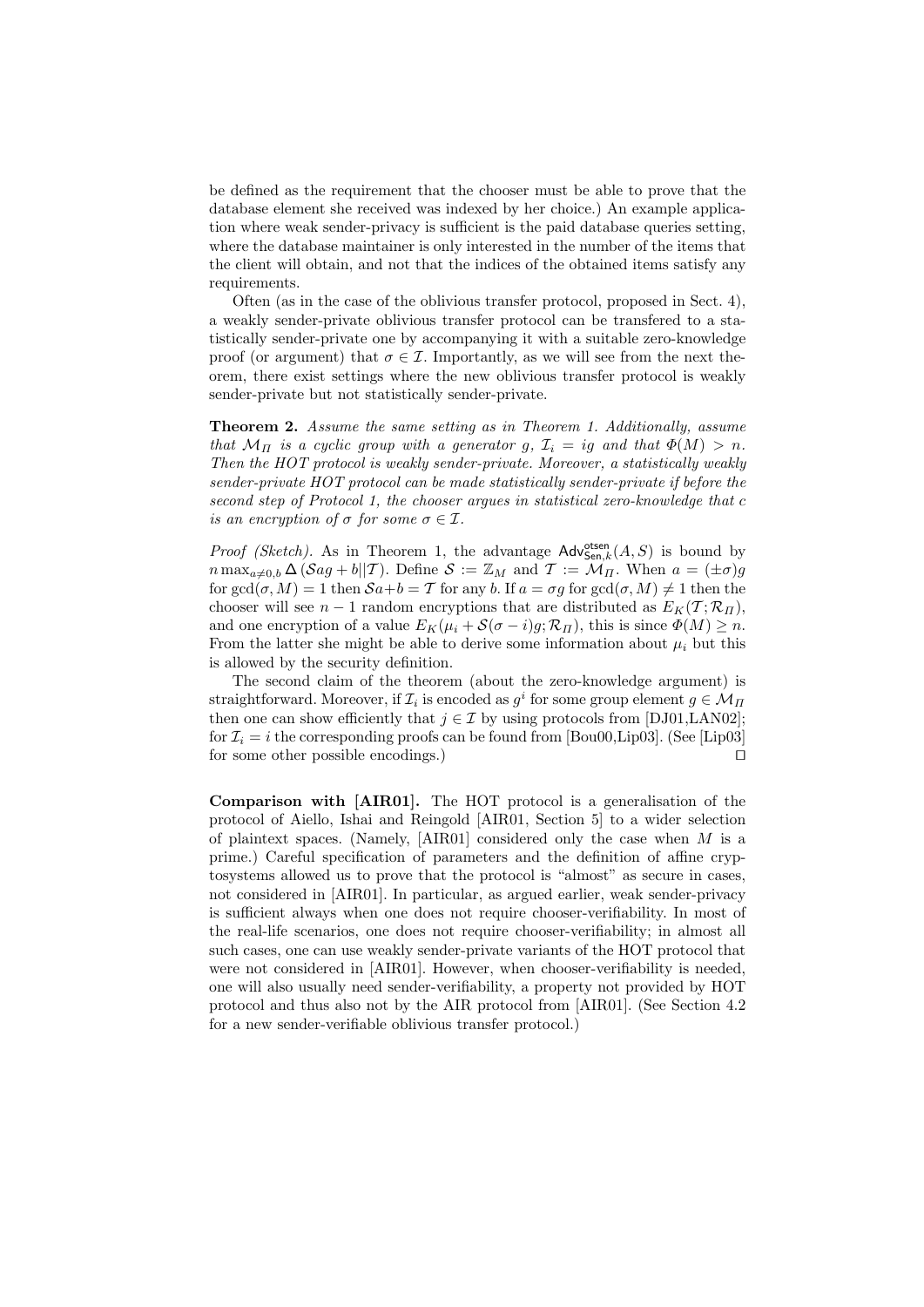Table 1. Some homomorphic semantically secure public-key cryptosystems  $\Pi$  that make the HOT protocol at least weakly sender-private. The middle column shows whether the corresponding PET protocol from Section 5 is secure

| lΠ                                             | Sender-privacy                    | Weak sender-privacy                   |  |  |  |
|------------------------------------------------|-----------------------------------|---------------------------------------|--|--|--|
| Sender-private HOT                             |                                   |                                       |  |  |  |
| $\sqrt{E184}$                                  | $\sqrt{\text{Yes}}$ (perfect)     | Yes (perfect)                         |  |  |  |
| $\vert$ [DJ03]                                 | Yes (computational) Yes (perfect) |                                       |  |  |  |
| Weakly sender-private HOT                      |                                   |                                       |  |  |  |
| [Pai99]                                        | $\parallel$ No                    | Yes (perfect)                         |  |  |  |
| $\vert$ DJ01 $\vert$ DJ01 $\vert$   $\vert$ No |                                   | Yes (perfect)                         |  |  |  |
| $\vert$ [NS98]                                 | No                                | If $\Phi(M)$ is large (perfect)       |  |  |  |
| [OU98]                                         | No                                | If $\Phi(p-1)$ is large (statistical) |  |  |  |

Discussion. Importantly, one has quite a flexible choice between possible underlying homomorphic semantically secure public-key cryptosystem  $\Pi$  when one only goes for the weak sender-security. Table 1 shows that the HOT is weakly sender-private based on most of the widely known homomorphic semantically secure public-key cryptosystems, and statistically sender-private when based on two known homomorphic semantically secure public-key cryptosystems. From the mentioned homomorphic semantically secure public-key cryptosystems, [NS98] offers a flexible choice of the value  $\Phi(M)$  in the range [3, 2<sup>11</sup>], and for other public-key cryptosystems,  $\Phi(M)$  is anyways required to be large for the public-key cryptosystem to be semantically secure. (However, it is not known whether the Naccache-Stern cryptosystem is semantically secure if  $M$  is known to Sen.) The Okamoto-Uchiyama public-key cryptosystem [OU98] is a notable exception since there M is not public, and  $\Phi(M)$  is not required to be large. Still, even in this case one gets statistical weak sender-privacy by choosing  $\mathcal{S} = \mathbb{Z}_{2^{k+\ell/2}}$ , where  $\ell$  is the key length.

If combined with the Damgård-Jurik cryptosystem from [DJ03], it becomes possible to use extremely large message spaces. If combined with the ElGamal cryptosystem, one can easily distribute the role of the sender. From the strictly efficiency point of view, the best underlying homomorphic semantically secure public-key cryptosystem would be the ElGamal based on (say) elliptic curves and  $\mathcal{I}_i$  is defined as  $g^i$  for some generator g. Then  $c \leftarrow (g^{\sigma} h^r, g^r)$  and  $c_i \leftarrow$  $(\mu_i g^{(\sigma-i)s_i} h^{rs_i+r_i}; g^{rs_i+r_i}).$ 

### 4.2 Verifiable HOT Protocol

Protocol 1 by itself is not (sender-)verifiable but it can be made verifiable by borrowing some ideas from the recent AJL verifiable oblivious transfer protocol by Ambainis, Jakobsson and Lipmaa [AJL03]. More precise, we use the HOT protocol so that the chooser obtains a random nonce  $m_{\sigma}$  that is used also when the sender commits to  $\mu_{\sigma}$ . The chooser will thus only be able to recover the value of  $\mu_{\sigma}$ . On the other hand, for every *i*, the sender commits to  $\mu_i$ , using a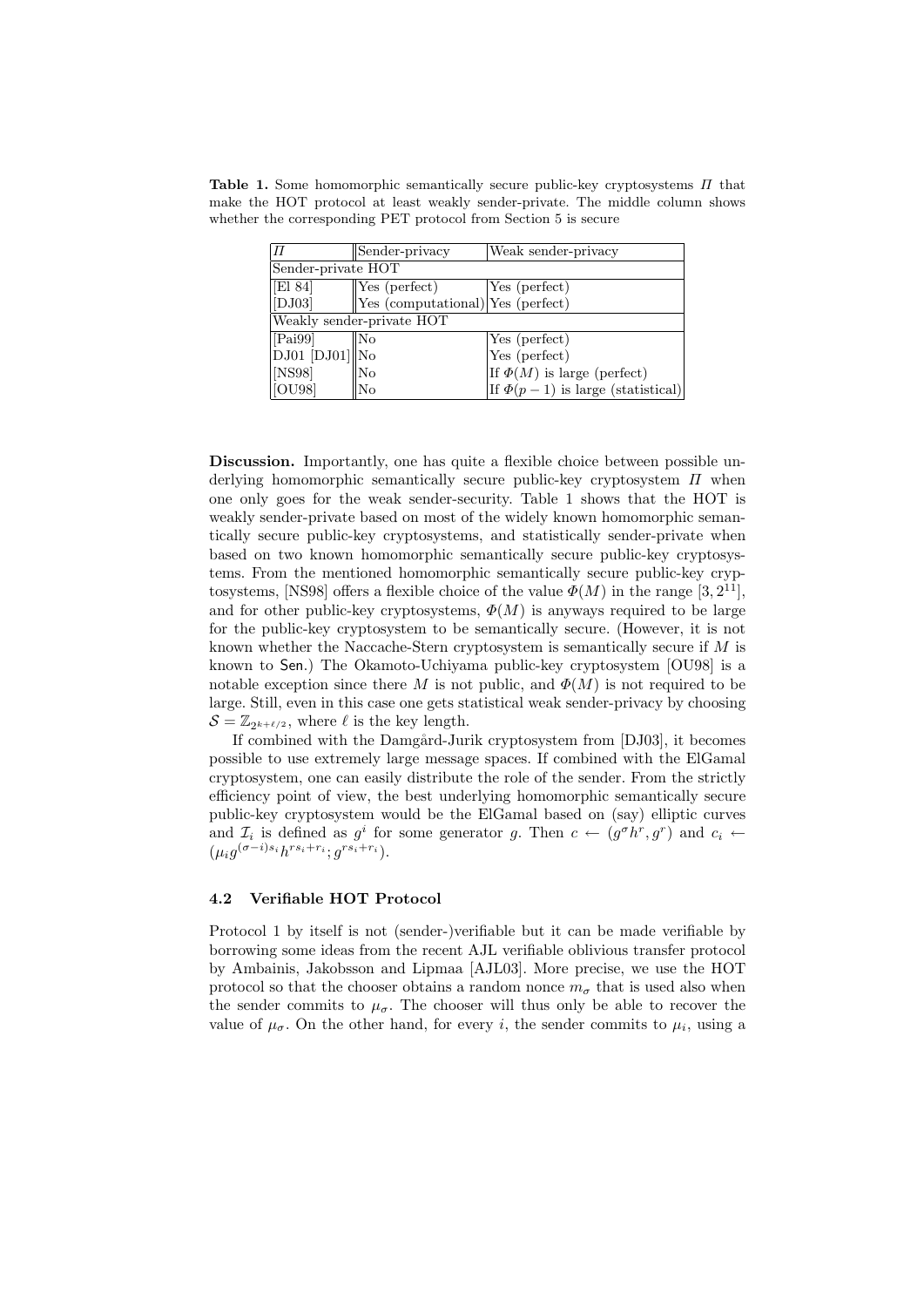### Protocol 2 The verifiable HOT protocol

PRIVATE INPUTS: Cho has  $\sigma$ , Sen has  $\mu$ . PRIVATE OUTPUTS: Cho obtains  $\mu_{\sigma}$ .

- 1. Cho creates a key pair  $(\tilde{x}, \tilde{K}) \leftarrow \mathcal{G}_{\Gamma}(1^k)$  and a key pair  $(x, K) \leftarrow \mathcal{G}_{\Pi}(1^k)$ . Cho creates a random  $r \leftarrow \mathcal{R}$  and computes  $c \leftarrow E_K(\mathcal{I}_\sigma; r)$ . He sends  $(K, \tilde{K}, c)$  to Sen.
- 2. For all i, Sen creates random  $r_i \leftarrow \mathcal{R}$  and  $(m_i, s_i) \leftarrow \mathcal{T} \times \mathcal{S}$ , computes  $v_i \leftarrow$  $(c \cdot E_K(-\mathcal{I}_i; 0))^{s_i} \cdot E_K(m_i; r_i)$  and  $c_i \leftarrow C_{\tilde{K}}(\mu_i; \text{tr}(m_i))$ . She sends  $(v_i, c_i)$  to Cho.
- 3. Cho outputs  $\tilde{\mu}_{\sigma} \leftarrow$  retrieve $(c_{\sigma} \cdot C_{\tilde{K}}(0; \mathsf{tr}(D_K(v_{\sigma}))^{-1})).$

random value  $tr(m_i)$  that is known to her. This means that she can use standard zero-knowledge techniques to prove properties of  $\mu_i$  even for  $i \neq \sigma$ .

**Theorem 3.** Let k be the security parameter. Assume that  $\Pi$  $(\mathcal{G}_{\Pi}, E, D; \mathcal{S}, \mathcal{T})$  is an  $\varepsilon$ -affine homomorphic semantically secure public-key cryptosystem and that  $\Gamma$  is a homomorphic perfectly hiding commitment scheme. For fixed  $(x,K) \leftarrow \mathcal{G}_{\Pi}(1^k)$  and  $(\tilde{x},\tilde{K}) \leftarrow \mathcal{G}_{\Gamma}(1^k)$ , assume the existence of two deterministic PPT functions  $tr : \mathcal{M}_{\Pi} \to \mathcal{R}_{\Gamma}$  and retrieve :  $C_{\tilde{K}}(m; 1) \mapsto m$ . Then Protocol 2 is (a) perfectly sender-private if  $\Gamma$  is perfectly hiding, tr is an injection,  $|\mathcal{M}_{\Pi}| = |\mathcal{R}_{\Gamma}|$  is a prime and T and S are defined as usually; (b) statistically sender-private if  $\Gamma$  is statistically hiding,  $(|\mathcal{M}_{\Pi}| - |\mathcal{R}_{\Gamma}|)/|\mathcal{R}_{\Gamma}|$  is negligible and tr is a suitable mapping.

*Proof.* CORRECTNESS: If parties are honest then  $v_i = E_K(s_i(\mathcal{I}_{\sigma} - \mathcal{I}_i) + m_i; s_i r + \mathcal{I}_{\sigma}$  $(r_i), c_i = C_{\tilde K}(\mu_i; \mathsf{tr}(m_i))$  and thus  $D_K(v_\sigma) = m_\sigma, \tilde \mu_\sigma = \mathsf{retrieve}(c_\sigma \cdot C_{\tilde K}(0; \mathsf{tr}(m_\sigma) \cdot \sigma))$  $\mathsf{tr}(m_\sigma)^{-1}) = \mathsf{retrieve}(C_{\tilde{K}}(\mu_\sigma; 1)) = \mu_\sigma.$ 

CHOOSER-PRIVACY: straightforward, given that  $\Pi$  is semantically secure.

SENDER-PRIVACY: Assume  $D_K(c) = \mathcal{I}_{\sigma}$  for  $\sigma \in [1, n]$  (the opposite case is analogous). Denote the distribution  $C_{\tilde{K}}(\mathcal{M}_{\Gamma}; \mathcal{R}_{\Gamma})$  by Z and the distribution  $((E_K(\tilde{m} + \mathcal{S}(\mathcal{I}_{\sigma} - \mathcal{I}_i); \mathcal{R}_{\Pi}), C_{\tilde{K}}(\mu_i; \text{tr}(\tilde{m}))),$  where  $\tilde{m} \leftarrow \mathcal{T}$ , by  $Y_i$ . We construct the next unbounded simulator  $S$  for  $A: S$  executes  $A$  step-by-step, except that when  $A$  makes a query  $c$  to the sender Sen,  $S$  interrupts and answers it with  $(v_1, c_1, \ldots, v_n, c_n)$ , where  $(v_i, c_i)$  is computed as follows:  $(v_i, c_i) \leftarrow$  $(E_K(\mathcal{T}; \mathcal{R}_\Pi), Z)$  when  $i \neq \sigma$ , and  $(v_i, c_i) \leftarrow Y_\sigma$  when  $i = \sigma$ .

Then the advantage of A is

$$
\mathsf{Adv}_{\mathsf{Sen}}^{\mathsf{otsen}}(k)(A, S) \leq \sum_{i \neq \sigma} \Delta \left( Y_i || (E_K(\mathcal{T}; \mathcal{R}_{\mathcal{T}}), Z) \right)
$$
  
\n
$$
\leq \sum_{i \neq \sigma} \max_{a \neq 0, b} \Delta \left( \left( \mathcal{S}a + b, C_{\tilde{K}}(\mu_i; \mathsf{tr}(\mathcal{T})) \right) || (\mathcal{T}, Z) \right)
$$
  
\n
$$
\leq \sum_{i \neq \sigma} \max_{a \neq 0, b} \Delta \left( \mathcal{S}a + b || \mathcal{T} \right) + \sum_{i \neq \sigma} \Delta \left( C_{\tilde{K}}(\mu_i; \mathsf{tr}(\mathcal{T})) || Z \right)
$$
  
\n
$$
\leq n \cdot \left( \mathsf{Adv}_{\mathcal{T}, x}^{\text{affine}} + \Delta \left( \mathsf{tr}(\mathcal{T}) || \mathcal{R}_{\mathcal{T}} \right) + \mathsf{Adv}_{\mathcal{T}, k}^{\text{hide}}(A) \right) .
$$

The claim follows.  $\Box$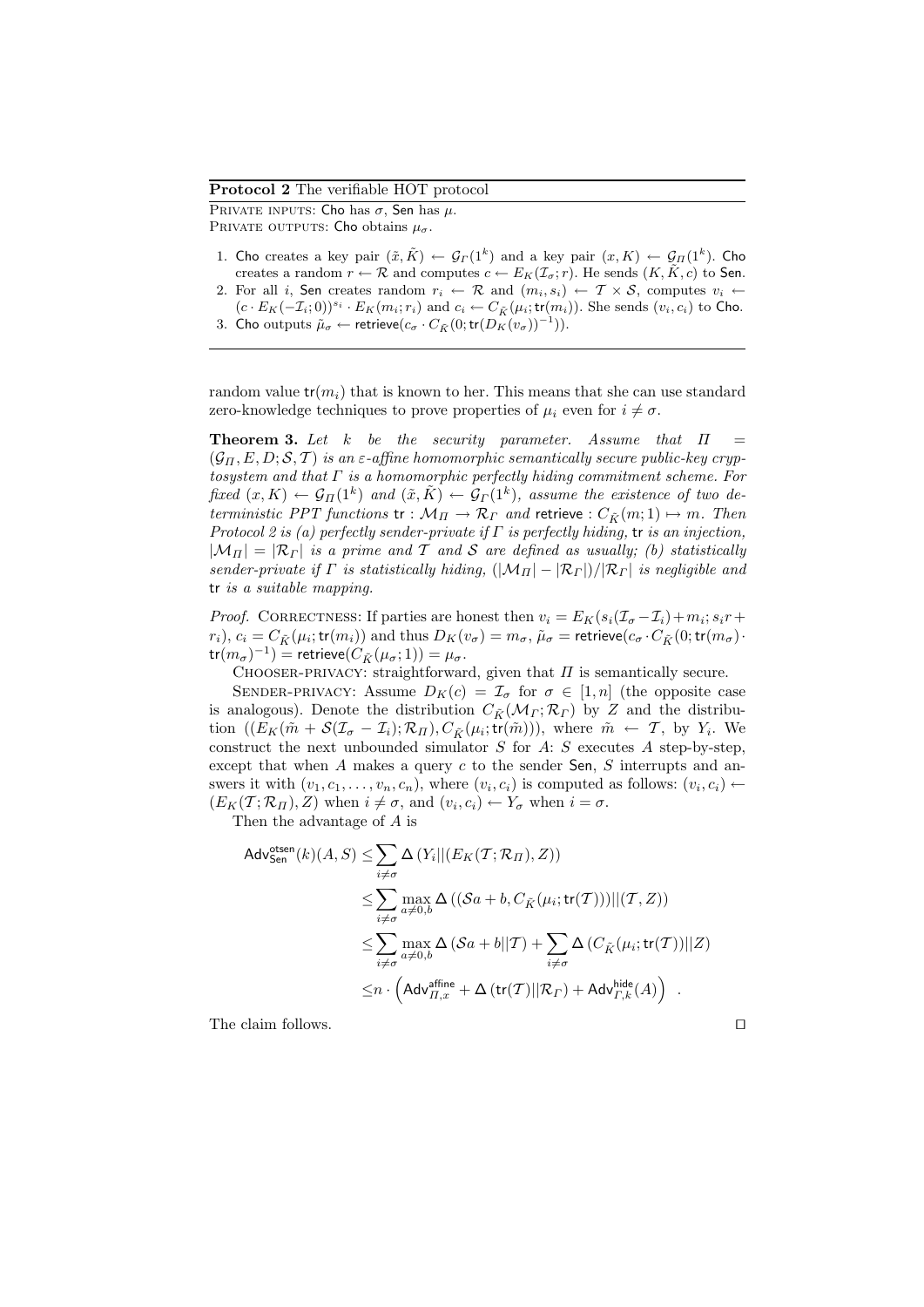Table 2. Comparison of some verifiable oblivious transfer protocols, with specified homomorphic semantically secure public-key cryptosystem  $\Pi$  and homomorphic commitment scheme Γ. Here we have always  $\mathcal{T} = \mathcal{S} = \mathbb{Z}_{|\mathcal{R}_r|}$  and thus  $tr(m) = m$ .

| Π                                 |                              | Sender's priv. retrieve $(c)$ |                               |                    | Verifiable Online work          |  |
|-----------------------------------|------------------------------|-------------------------------|-------------------------------|--------------------|---------------------------------|--|
|                                   |                              |                               |                               |                    | $(\exp/\text{enc}/\text{comm})$ |  |
| Naor-Pinkas [NP01]                |                              |                               |                               |                    |                                 |  |
|                                   | $EIGamal$ (Pedersen) Perfect |                               | Easy (decryption)             | No                 | $\left 4n/n\right -\right.$     |  |
| AIR [AIR01] and HOT (this paper)  |                              |                               |                               |                    |                                 |  |
| $E$ IGamal $\left  \right $       |                              | $\mathbf{P}_{\text{erfect}}$  | Easy (decryption)             | $\overline{N_{O}}$ | $-\frac{n}{-}$                  |  |
| Ambainis-Jakobsson-Lipmaa [AJL03] |                              |                               |                               |                    |                                 |  |
|                                   | ElGamal Pedersen Statistical |                               | Hard (DL)                     | Yes                | $\left 4n/n/n\right $           |  |
| Verifiable HOT (this paper)       |                              |                               |                               |                    |                                 |  |
|                                   | $E$ IGamal Pedersen          | $\mathbb{P}\mathrm{erfect}$   | $\overline{\text{Hard}}$ (DL) | Yes                | $-\frac{n}{n}$                  |  |
| ElGamal CGHN                      |                              | Statistical                   | $(c-1)/N \mod N^2$ Yes        |                    | $-\frac{2n}{n}$                 |  |

Straightforwardly, for the weak sender-privacy it suffices to replace the requirement that  $\mathsf{Adv}_{\Pi,x}^{\text{affine}}$  is negligible in k by the requirement that  $\Phi(\mathcal{M}_{\Pi}) > n$ .

Comparison with previous work. Recall that the up to now most efficient (and the only two-round) verifiable oblivious transfer protocol by Ambainis-Jakobsson-Lipmaa protocol [AJL03] was statistically private, and at the end of the AJL protocol, the chooser had to compute discrete logarithm to recover the value of  $\mu_{\sigma}$ . The verifiable HOT protocol from Protocol 2 solves either—but not both—of these problems, when based on suitable  $\Pi$  and  $\Gamma$ . See Table 2 for a comparison of the verifiable HOT protocol (with the ElGamal cryptosystem but different  $\Gamma$ ) with some previous work.

When  $\Gamma$  is the Pedersen commitment scheme with  $x = \tilde{x}$  and  $K = \tilde{K}$ , and  $\mathcal{I}_i = g^i$  for some generator g, the resulting scheme will be somewhat similar to [AJL03] with  $v_i = (g^{s_i(\sigma-i)}m_i h^{s_i r+r_i}, g^{s_i r+r_i})$ . Then  $\mathcal{R}_{\Gamma} = \mathcal{M}_{\Pi} = \mathbb{Z}_q$ , tr is the identity function,  $S = T = \mathbb{Z}_q$ , and the resulting protocol will be both computationally chooser-private and perfectly sender-private under the DDH assumption. (Recall that the AJL protocol from [AJL03] was only statistically sender-private.) Similarly to [AJL03], the drawback of this protocol is that the chooser obtains  $C_{\tilde{K}}(\mu_{\sigma};0) = g^{\mu_{\sigma}}$ , from which he has to recover  $\mu_{\sigma}$  by computing a discrete logarithm.

The use of the CGHN [CGHN01] trapdoor commitment scheme as  $\Gamma$  enables one to get rid of the latter drawback with the cost of making the protocol only statistically sender-private. Recall that in the CGHN commitment scheme the chooser recovers  $\tilde{c}_{\sigma} = C_{\tilde{K}}(\mu_{\sigma}; 1) = (1 + \mu_{\sigma} N) \mod N^2$ , from which he can efficiently compute  $\mu_{\sigma} = (\tilde{c}_{\sigma} - 1)/N \mod N^2$ . However, in this case  $|\mathcal{R}_\Gamma| \approx |\mathcal{M}_\Pi|^2$ , assuming that the public keys of  $\Pi$  and  $\Gamma$  have the same length. There are at least three different methods for overcoming this obstacle: (a) Choosing twice longer keys for the public-key cryptosystem, so that  $|\mathcal{M}_{\Pi}| \geq |\mathcal{R}_{\Gamma}| \approx N^2$ ; this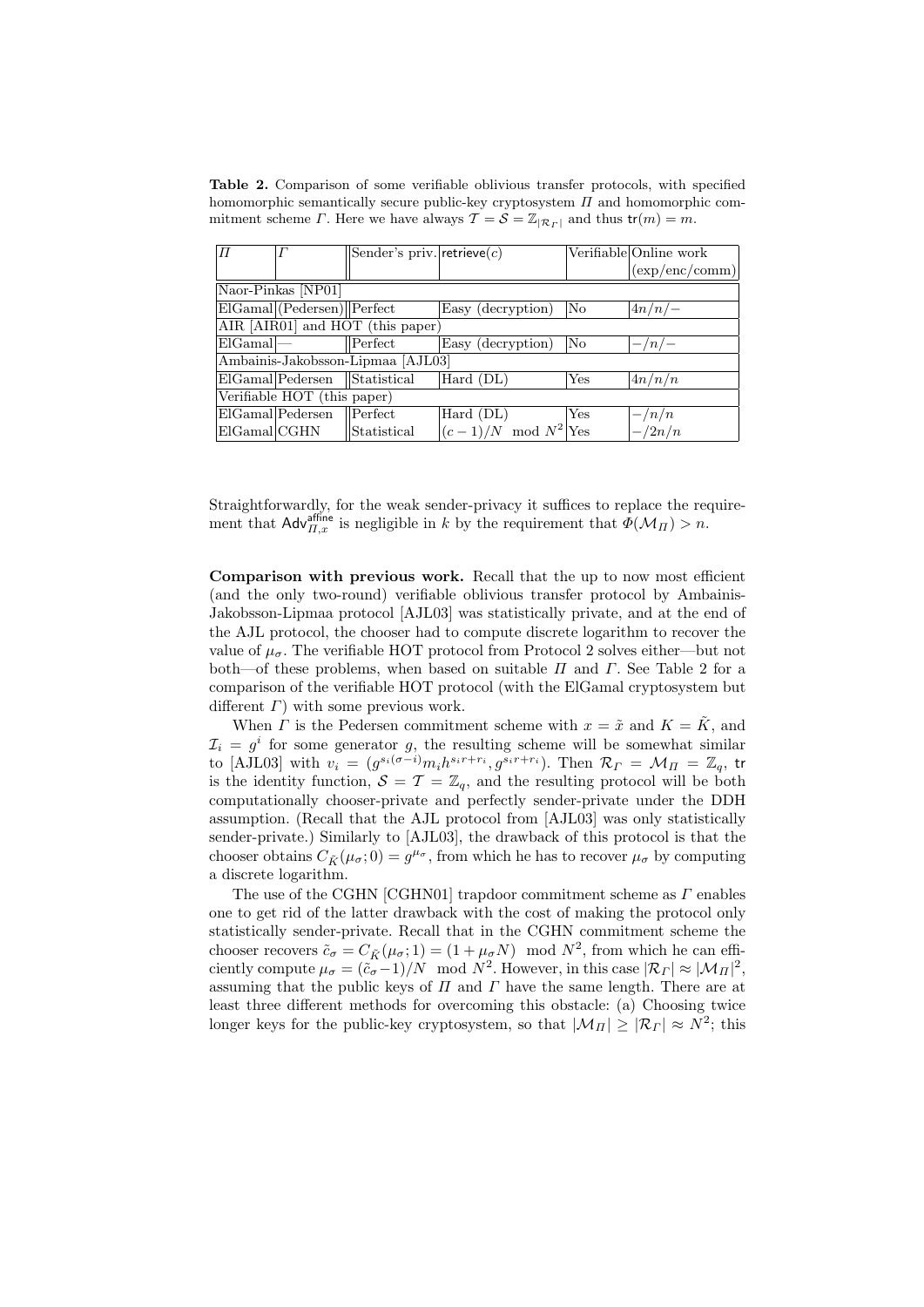**Protocol 3** New PET protocol, where  $\Pi = (\mathcal{G}_{\Pi}, E, D; \mathcal{S}, \mathcal{T})$  is an affine homomorphic semantically secure public-key cryptosystem

PRIVATE INPUTS: Chooser has  $W_{\text{Cho}}$ , Sender has  $W_{\text{Sen}}$ .

PRIVATE OUTPUTS: Chooser has 0 if  $W_{\text{Cho}} = W_{\text{Sen}}$  or garbage, otherwise.

- 1. Chooser generates a new key pair  $(x, K) \leftarrow \mathcal{G}_{\Pi}(1^k)$ , a random  $r \leftarrow \mathcal{R}_{\Pi}$ , and sets  $c \leftarrow E_K(W_{\text{Cho}}q; r)$ . He sends  $(K, c)$  to Sender.
- 2. Sender generates random  $s \leftarrow S$  and  $r' \leftarrow \mathcal{R}_\Pi$ . She sends  $c' \leftarrow (c \cdot E_K(-W_{\mathsf{Sen}}g; 0))^s$ .  $E_K(0; r')$  to the Chooser.
- 3. Chooser accepts that  $W_{\text{Cho}} = W_{\text{Sen}}$  iff  $D_K(c') = 0$ .

might however be impractical; (b) Setting tr to be a pseudorandom number generator; this results in a mere computational privacy; (c) Letting Sen to generate two different random numbers  $m_i$  and  $m'_i$ , and to use the HOT protocol twice so that the Chooser obtains both  $m_i$  and  $m'_i$ , and then use both to commit to  $\mu_i$ . In all three cases,  $\mathsf{Adv}^{\text{ots}}_{\text{Sen}}(k)(A, S) \leq 2n\Delta(\tau(\mathcal{T})||\mathcal{R}_{\Gamma})$  is negligible. We suggest, even if this results in a slightly less efficient protocol, to use the third recommendation.

## 5 Private Equality Test and Enhancements

The Homomorphic Private Equality Test Protocol. Assume that a possible wealths W is encoded as  $Wg$  for a generator g of the cyclic group  $\mathcal{M}_{\Pi}$ . (Other encodings might also work) The new homomorphic private equality test (HPET) protocol (Protocol 3) is in a sense just a—although not a straightforward simplification of the HOT protocol. Namely, it corresponds to the conditional disclosure of a single element  $\mu_{W_{\text{Sen}}} = 0$ , where instead of  $i = W_{\text{Sen}}$ , the sender uses  $i = W_{\text{Cho}}$ . Thus,  $\mu_{W_{\text{Sen}}} = 0$  will be revealed only when  $W_{\text{Sen}} = W_{\text{Cho}}$ ; otherwise the chooser will obtain a random element of  $\mathcal{M}_H$ . Therefore, unsurprisingly, the PET protocol is sender-private exactly when based on a  $\Pi$  that also makes the HOT protocol sender-private.

**Theorem 4.** Let k be the security parameter. Assume that  $\Pi$  =  $(\mathcal{G}_{\Pi}, E, D; \mathcal{S}, \mathcal{T})$  is an  $\varepsilon$ -affine homomorphic semantically secure public-key cryptosystem, such that it is computationally hard for the decrypter to factor  $M \leftarrow$  $|\mathcal{M}_{\Pi}|$  for any  $x \leftarrow \mathcal{G}_{\Pi}(1^k)$ .

Let  $W_{\text{Sen}} \in \mathcal{M}_{\Pi}$  and  $W_{\text{Cho}} \in \mathcal{M}_{\Pi}$  be Sender's and Chooser's inputs. Let  $\mathcal{M}_{\Pi}$  be a cyclic group with generator g. Then Protocol 3, denoted as HPET, is chooser-private. Moreover, (a) if  $\mathcal{M}_{\Pi}$  is a cyclic group of public prime order, then the HPET protocol is perfectly correct and sender-private, and (b) if  $\mathcal{M}_{\Pi}$ is a cyclic group of public composite order, where it is hard for the chooser and the sender to factor  $|M_{\Pi}|$ , then this protocol is computationally correct and sender-private.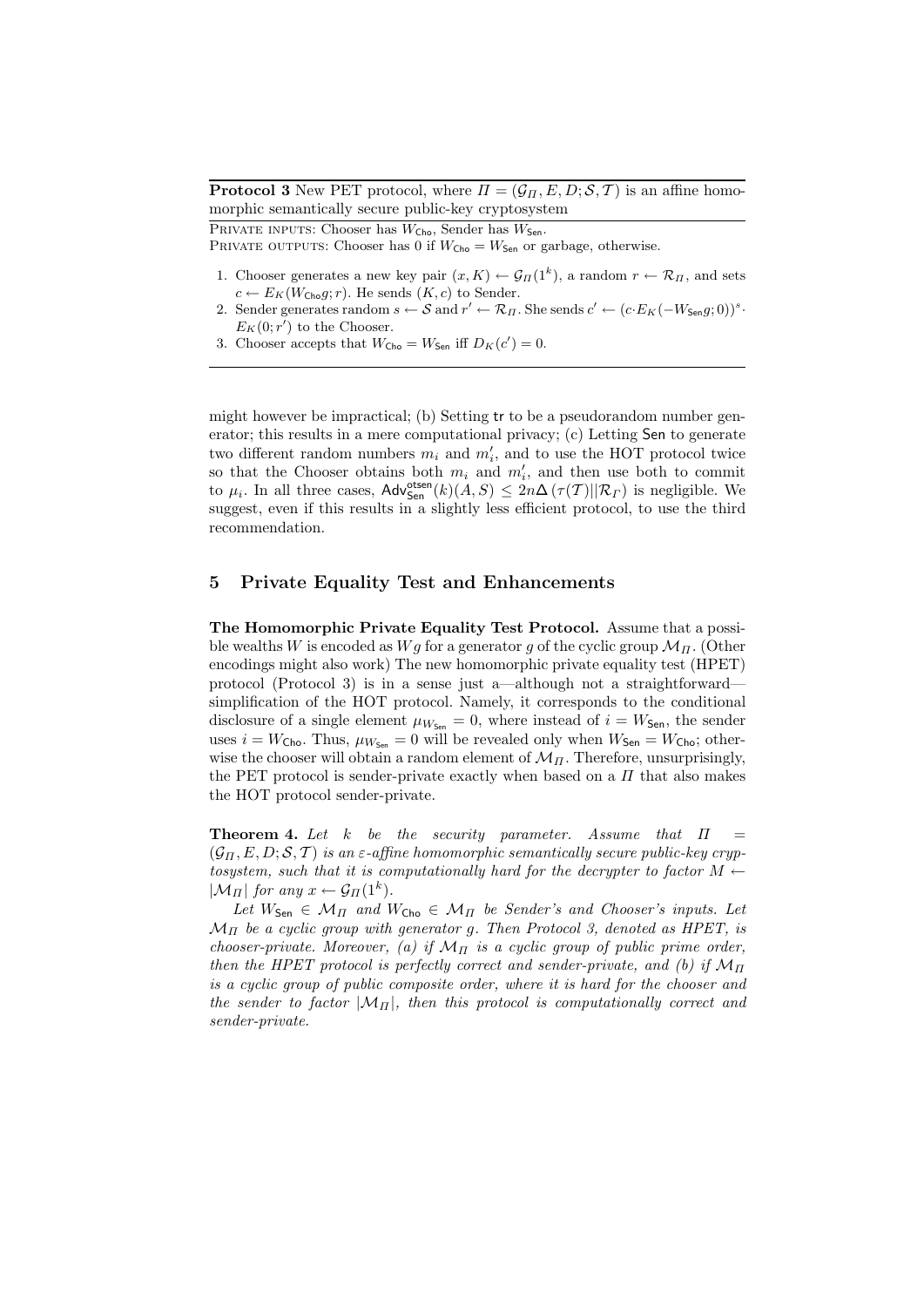*Proof.* CORRECTNESS: When both parties are honest then  $c' = E_K(s(W_{\text{Cho}} W_{\mathsf{Sen}}(g; r^s \circ r')$ . Thus,  $m = 0$  iff (a)  $W_{\mathsf{Sen}} = W_{\mathsf{Cho}}$  or (b)  $M \mid s(W_{\mathsf{Cho}} - W_{\mathsf{Sen}})g$ . The latter can only happen when  $gcd(s(W_{\text{Cho}} - W_{\text{Sen}}), M) \neq 1$ , that is, when  $M$  is composite, and either the chooser or the sender can find factors of  $M$ . (As previously, we will not care about correctness in the case when Sender is dishonest, leaving it up to an higher level protocol to deal with that.) CHOOSERprivacy: follows straightforwardly from the semantical security.

STATISTICAL SENDER-PRIVACY (Sketch): In this case, the simulator  $S$  knows an answer to the question  $W_{\text{Sen}} \stackrel{?}{=} W_{\text{Cho}}$  and nothing more about the Sender's wealth. He answers the query c with c', distributed as  $E_K(\mathcal{T}; \mathcal{R}_{\Pi})$ , if  $D_K(c) \neq$  $W_{\text{Sen}}$ , and as  $E_K(0; \mathcal{R}_{\Pi})$  if  $D_K(c) = W_{\text{Sen}}$ . Clearly, the difference between S's output and the real view is  $\leq \Delta \left( E_K(\mathcal{S}(W_{\text{Cho}} - W_{\text{Sen}})g; \mathcal{R}_\Pi) || E_K(\mathcal{T}; \mathcal{R}_\Pi) \right) \leq$ Adv $\overline{H}_{,H,x}^{\text{affine}}$ . affine  $\Pi, x$  .  $\hfill\Box$ 

The HPET protocol is severely more efficient than the BST (Boudot-Schoenmakers-Traoré) protocol [BST01] or the protocol from [NP99]. However, the later can be modified (with significant cost in efficiency) so as to provide fairness, i.e., to guarantee that the Sender will only get to know whether  $W_{\text{Sen}} = W_{\text{Cho}}$  if also the Chooser will get to know that. It is unclear yet if our protocol can be modified to become fair, but this is also not our intention.

Unfortunately, the number of currently known homomorphic cryptosystems where the decryption can be performed without knowing the factorisation of  $|\mathcal{M}_{\Pi}|$  is small: the only known examples are [El 84,DJ03]. (See the second column of Tbl. 1.)

Verifiable PET. (Sketch.) Here, we use the same notation as in previous theorems. In a verifiable PET protocol, the Chooser sends  $c \leftarrow E_K(W_{\text{Cho}}; r)$  to the Sender, who replies with  $(v, c')$ , where  $v \leftarrow E_K(s(W_{\text{Cho}} - W_{\text{Sen}})g + m; r^s \circ r')$ and  $c' \leftarrow C_{\tilde{K}}(W_{\mathsf{Sen}} \cdot \tilde{g}; \mathsf{tr}(m)),$  for  $m \leftarrow \mathcal{T}$ . Here,  $\mathsf{tr} : \mathcal{M}_{\Pi} \rightarrow \mathcal{R}_{\Gamma}$  and  $\tilde{g}$  is an element of  $\mathcal{M}_{\Gamma}$  of order at least  $\mathcal{M}_{\Pi}$ . Clearly, this protocol is correct and secure under reasonable assumptions. The security proof is similar to that, presented in Theorem 3.

**Proxy verifiable HPET.** In the  $\binom{n}{1}$ ¢ -proxy private equality test there is one Alice, *n* different "Bobs"  $B_1, \ldots, B_n$ , and a new party called Peggy the Proxy. At the end of the proxy PET protocol, Peggy will get to know whether Alice is as wealthy as  $B_i$ , Bob the *i*th, for all  $i \in [1, n]$ , while neither Alice nor any of  $B_1, \ldots, B_n$  will obtain any new information information. Next, we propose a proxy verifiable homomorphic private equality test protocol (see Protocol 4) that bases on a  $\varepsilon$ -affine homomorphic semantically secure public-key cryptosystem  $\Pi = (\mathcal{G}_\Pi, E, D; \mathcal{S}, \mathcal{T})$  that satisfies the same requirements as  $\Pi$  in Thm. 4. (We omit the security proofs.)

This protocol is basically a modification of the HPET protocol with a proxy Peggy who transmits Alice's and  $B_i$ 's messages to their partners. As a drawback, Protocol 4 reveals  $W_A$  to Peggy on step 5, but importantly, this only happens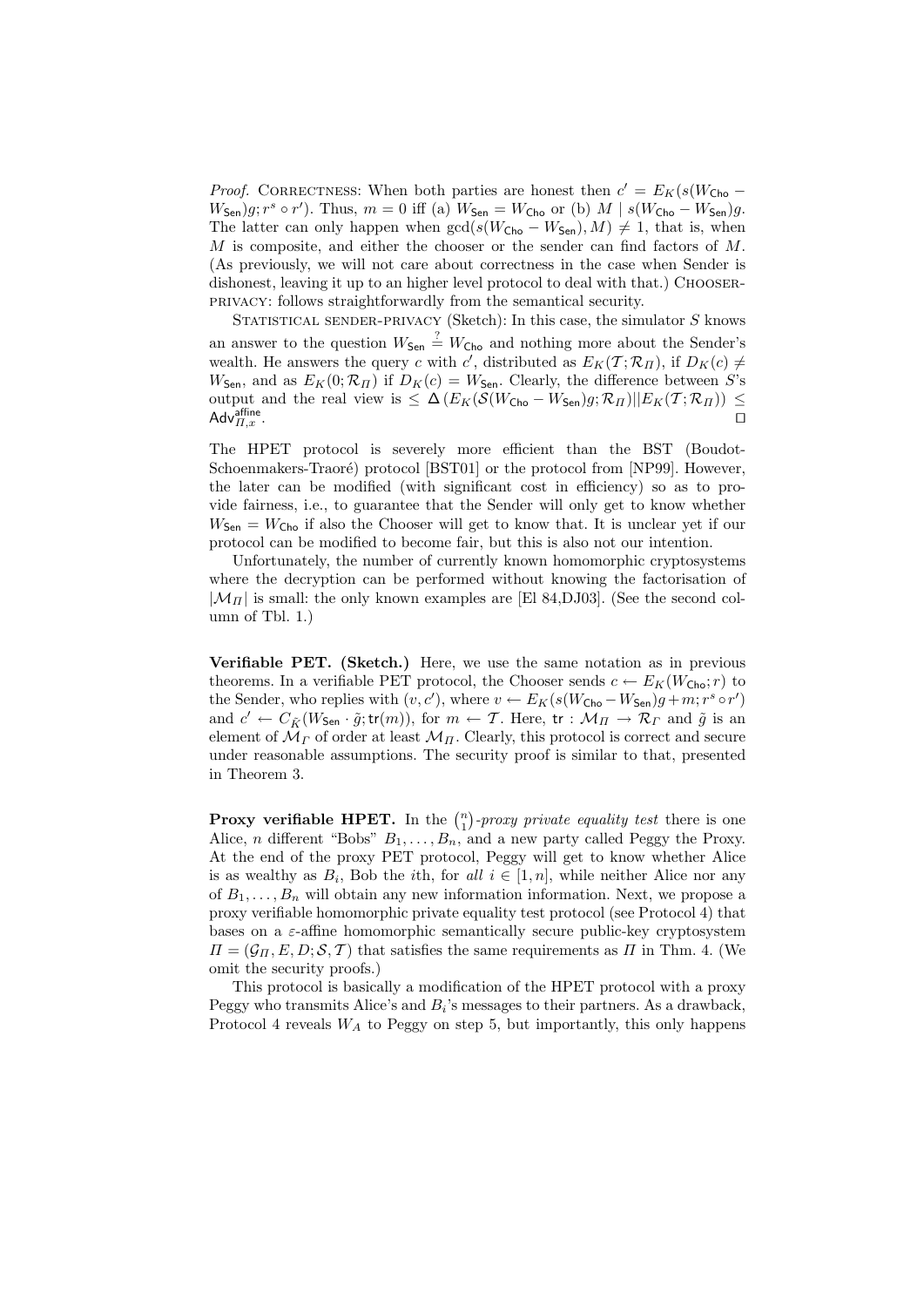### Protocol 4 The proxy verifiable HPET protocol

PRIVATE INPUTS: Alice has  $W_A, B_i$  has  $W_{B_i}$ . PRIVATE OUTPUTS: For all i, Peggy has 0 if  $W_A = W_{B_i}$  or garbage, otherwise.

- 1. Alice generates new private key pairs  $(x, K) \leftarrow \mathcal{G}_{\Pi}(1^k)$  and  $(\tilde{x}, \tilde{K}) \leftarrow \mathcal{G}_{\Gamma}(1^k)$ , a random  $r \leftarrow \mathcal{R}_{\Pi}$ , and sets  $c \leftarrow E_K(W_A; r)$ . She sends  $(K, \tilde{K}, c)$  to Peggy.
- 2. Peggy forwards  $(K, K, c)$  to players  $B_1, \ldots, B_B$ .
- 3. For every i,  $B_i$  creates a random  $m_i \leftarrow T$ , computes  $v_i = E_K(m_i + s_i(W_A (W_B); r^{s_i} \circ r'_i$  for random  $s_i \leftarrow S$  and  $r'_i \leftarrow \mathcal{R}_{\Pi}$ , and sets  $c_i \leftarrow C_{\tilde{K}}(W_{B_i}; \mathsf{tr}(m_i)).$ He sends  $(v_i, c_i)$  together with his signature over  $(K, \tilde{K}, c, c, v)$  to Peggy.
- 4. Peggy collects all values  $\{v_i, c_i\}$ , and signs (at an a priori fixed time) their joint commitment. He sends the signed commitment  $\chi$  to Alice.
- 5. Alice sends  $W_A$ , x and her signature on  $(W_A, \chi, x)$  to Peggy.
- 6. For every *i*, Peggy decrypts  $v_i$  by using the key x, and obtains a message  $\tilde{m}_i \in \mathcal{M}_{\Pi}$ . She decides that  $W_A = W_{B_i}$  iff  $c_i = C_{\tilde{K}}(W_A; \text{tr}(\tilde{m}_i)).$

after Peggy has committed to  $B_i$ -s' answers: if Peggy would get to know x before forwarding  $(K, \tilde{K}, c)$  on step 2, she might be able, in collaboration with some  $B_i$ , to stop the protocol before sending the commitment  $\chi$  to Alice if the outcome is not suitable for Peggy. This attack is relevant in, e.g., the auction scenario (see Sect. 6), and is one of the reasons why  $x$  is sent to Peggy only at the end of the protocol. As we will also see in Sect. 6, in some applications revealing  $W_A$  at the end of the protocol is actually desirable.

Second, more secure, proxy verifiable HPET protocol. (Sketch.) In an alternative protocol to Protocol 4, instead of sending  $x$  to Peggy, Alice receives  $(v, c)$  from Peggy, obtains all messages  $\tilde{m}_i$ , and then proves in zero-knowledge whether  $v_i$  commits to  $W_A$  for all  $i \in [1, n]$ . This protocol is obviously more secure than the first protocol (since  $x$  and thus also  $W_A$  will not be revealed to Peggy), but requires at least one additional round and more communication.

## 6 Applications

Applications of the verifiable oblivious transfer protocol. In [AJL03], Ambainis, Jakobsson and Lipmaa proposed several protocols for the cryptographic randomised response technique. Their first protocol—that bases on their own verifiable oblivious transfer protocol—can be made more efficient (and also perfectly private for the respondent) by using the verifiable HOT protocol instead. Note that at least in their application a weakly sender-private oblivious transfer protocol with a trapdoor commitment scheme will be sufficient. See, e.g., [CvdGT95,CD97,CC00] for more applications for the verifiable HOT protocol.

Auctions. The LAN auction scheme [LAN02] is (probably) the most efficient secure cryptographic  $(b+1)$ st auction scheme without threshold trust; in large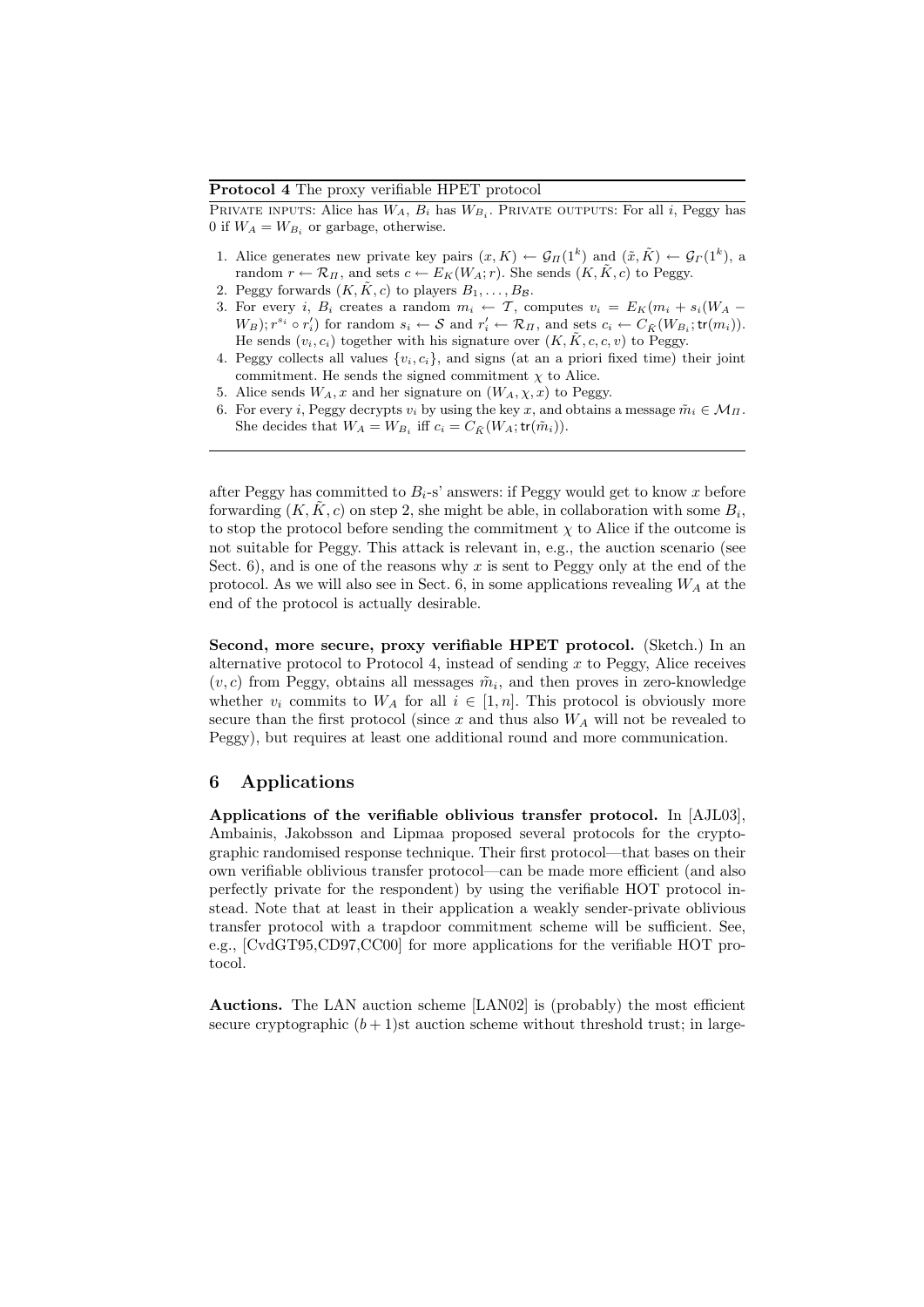scale auctions with many participants it requires 10–100 times less communication than the Naor-Pinkas-Sumner scheme [NPS99]. On the other hand, the LAN scheme has two principal drawbacks. First, the involved trusted auction authority A will get to know the bid statistics. As argued in [LAN02], this is not a weakness from the economic viewpoint when relying on the assumption that the occasional seller and the well-established business authority A do not collaborate.

Second, the LAN scheme has only an optimistic payment enforcement procedure. Namely, after the seller has received the value of the bth highest bid  $X<sub>b</sub>$ from A, reliable winner determination is only possible when all the bidders (or at least b highest bidders) will complete a zero-knowledge proof that shows whether they bid more than  $X_b$  or not. Clearly, it may be difficult to force the bidders to collaborate at this time—especially after they know the value of  $X_b$ —, and it may be hard to distinguish between the malicious bidders (who want to disrupt the auctions, lose their interest in participation since they are not winning, or are not willing to pay as much), shills and bidders that have some genuine problems with their software or hardware. Moreover, some bidders might object to such enforcement even if they have no desire to cheat, by whatever moral or psychological reasons.

By using the proxy verifiable HPET protocol (Protocol 4), one can eliminate the second problem of the LAN scheme for  $b \leq 1$  with a moderate increase in the communication complexity. The basic idea of our solution is that after the third party A has computed the bth highest bid  $X_b$ , he will not send  $X_b$  to the seller P, as it was done in the original protocol of [LAN02]. Instead, the seller will act as a proxy in  $(b - 1)$  parallel proxy verifiable HPET protocols with the inputs  $X_1, \ldots, X_{b-1}$  from A and the input  $b_i$  ( $B_i$ 's bid) from the bidder  $B_i$ . After the 3rd step of the proxy verifiable PET protocol, neither the seller nor any of the bidders knows  $X_i$  for any j. Thus, none of the bidders (including the shills who cooperate with the auctioneer) has the motivation to discontinue participation in the auction. In particular, the seller has no better strategy than to be honest in step 4 of Protocol 4. Moreover, he will receive  $X_1, \ldots, X_{b-1}$  only on step 5 of the proxy verifiable HPET protocol, after his commitment and thus his actions are accountable. The drawback of this solution is that the seller will get to know  $X_1, \ldots, X_{b-1}.$ 

Alternatively, the participants can use the alternative proxy verifiable HPET protocol that was sketched before; in this case, no  $X_j$  will be leaked to the seller, but the communication complexity of the whole scheme increases somewhat, since the authority must provide  $b - 1$  zero-knowledge arguments of plaintext equality. One can most probably apply the proxy verifiable HPET protocol also to other protocols in an analogous manner.

## Acknowledgements

This work was partially supported by the Finnish Defense Forces Research Institute of Technology. We would like to thank Yuval Ishai, Markus Jakobsson and Benny Pinkas for useful comments during various stages of writing this paper.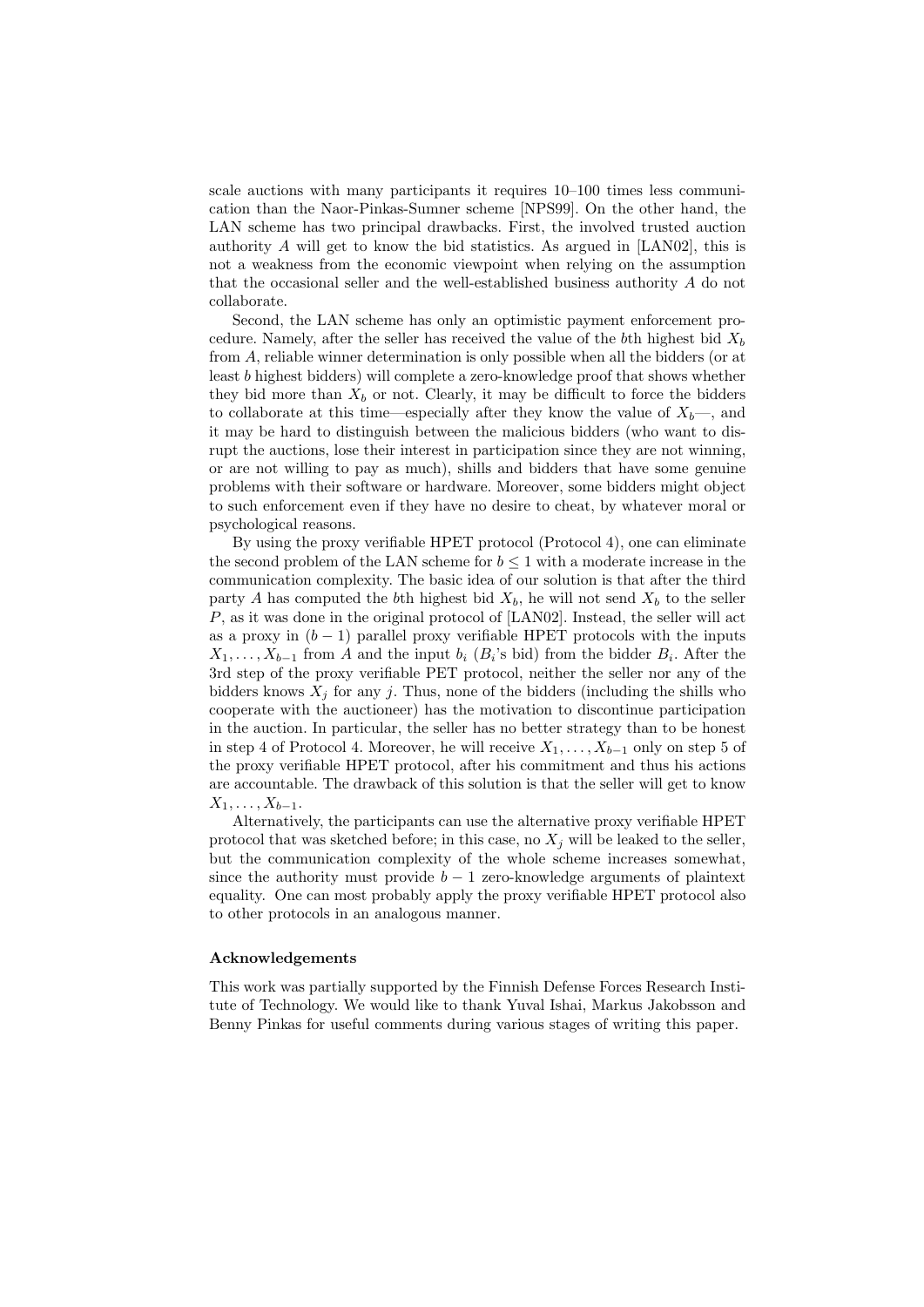## References

- [AIR01] William Aiello, Yuval Ishai, and Omer Reingold. Priced Oblivious Transfer: How to Sell Digital Goods. In Birgit Pfitzmann, editor, Advances in  $Cryptology - EUROCRYPT 2001$ , volume 2045 of *Lecture Notes in Com*puter Science, pages 119–135, Innsbruck, Austria, 6–10 May 2001. Springer-Verlag.
- [AJL03] Andris Ambainis, Markus Jakobsson, and Helger Lipmaa. Cryptographic Randomized Response Techniques. Technical Report 2003/027, International Association for Cryptologic Research, February 10 2003.
- [Bou00] Fabrice Boudot. Efficient Proofs that a Committed Number Lies in an Interval. In Bart Preneel, editor, Advances in Cryptology — EUROCRYPT 2000, volume 1807 of Lecture Notes in Computer Science, pages 431–444, Bruges, Belgium, May 14–18 2000. Springer-Verlag.
- [BST01] Fabrice Boudot, Berry Schoenmakers, and Jacques Traoré. A Fair and Efficient Solution to the Socialist Millionaires' Problem. Discrete Applied Mathematics, 111(1–2):23–36, 2001.
- [CC00] Christian Cachin and Jan Camenisch. Optimistic Fair Secure Computation. In Mihir Bellare, editor, Advances in Cryptology - CRYPTO 2000, volume 1880 of Lecture Notes in Computer Science, pages 93–111, Santa Barbara, USA, 20–24 August 2000. International Association for Cryptologic Research, Springer-Verlag.
- [CD97] Ronald Cramer and Ivan Damgård. Linear zero-knowledge a note on efficient zero-knowledge proofs and arguments. In Proceedings of the Twenty-Nineth Annual ACM Symposium on the Theory of Computing, pages 436– 445, 1997.
- [CGHN01] Dario Catalano, Rosario Gennaro, Nick Howgrave-Graham, and Phong Q. Ngueyn. Paillier's Cryptosystem Revisited. In 8th ACM Conference on Computer and Communications Security, pages 206–214, Philadelphia, Pennsylvania, USA, 6–8 November 2001. ACM Press.
- [CvdGT95] Claude Cr´epeau, Jeroen van de Graaf, and Alain Tapp. Committed Oblivious Transfer and Private Multi-Party Computation. In Don Coppersmith, editor, Advances in Cryptology  $-$  CRYPTO '95, volume 963 of Lecture Notes in Computer Science, pages 110–123, Santa Barbara, USA, 27–31 August 1995. Springer-Verlag.
- [DJ01] Ivan Damgård and Mads Jurik. A Generalisation, a Simplification and Some Applications of Paillier's Probabilistic Public-Key System. In Kwangjo Kim, editor, Public Key Cryptography '2001, volume 1992 of Lecture Notes in Computer Science, pages 119–136, Cheju Island, Korea, 13– 15 February 2001. Springer-Verlag.
- [DJ03] Ivan Damgård and Mads Jurik. A Length-Flexible Threshold Cryptosystem with Applications. In Rei Safavi-Naini, editor, The 8th Australasian Conference on Information Security and Privacy, Lecture Notes in Computer Science, Wollongong, Australia, July 9-11 2003. Springer-Verlag. To appear.
- [El 84] Taher El Gamal. A Public Key Cryptosystem and a Signature Scheme Based on Discrete Logarithms. In G. R. Blakley and David Chaum, editors, Advances in Cryptology: Proceedings of CRYPTO 84, volume 196 of Lecture Notes in Computer Science, pages 10–18, Santa Barbara, California, USA, 19–22 August 1984. Springer-Verlag, 1985.